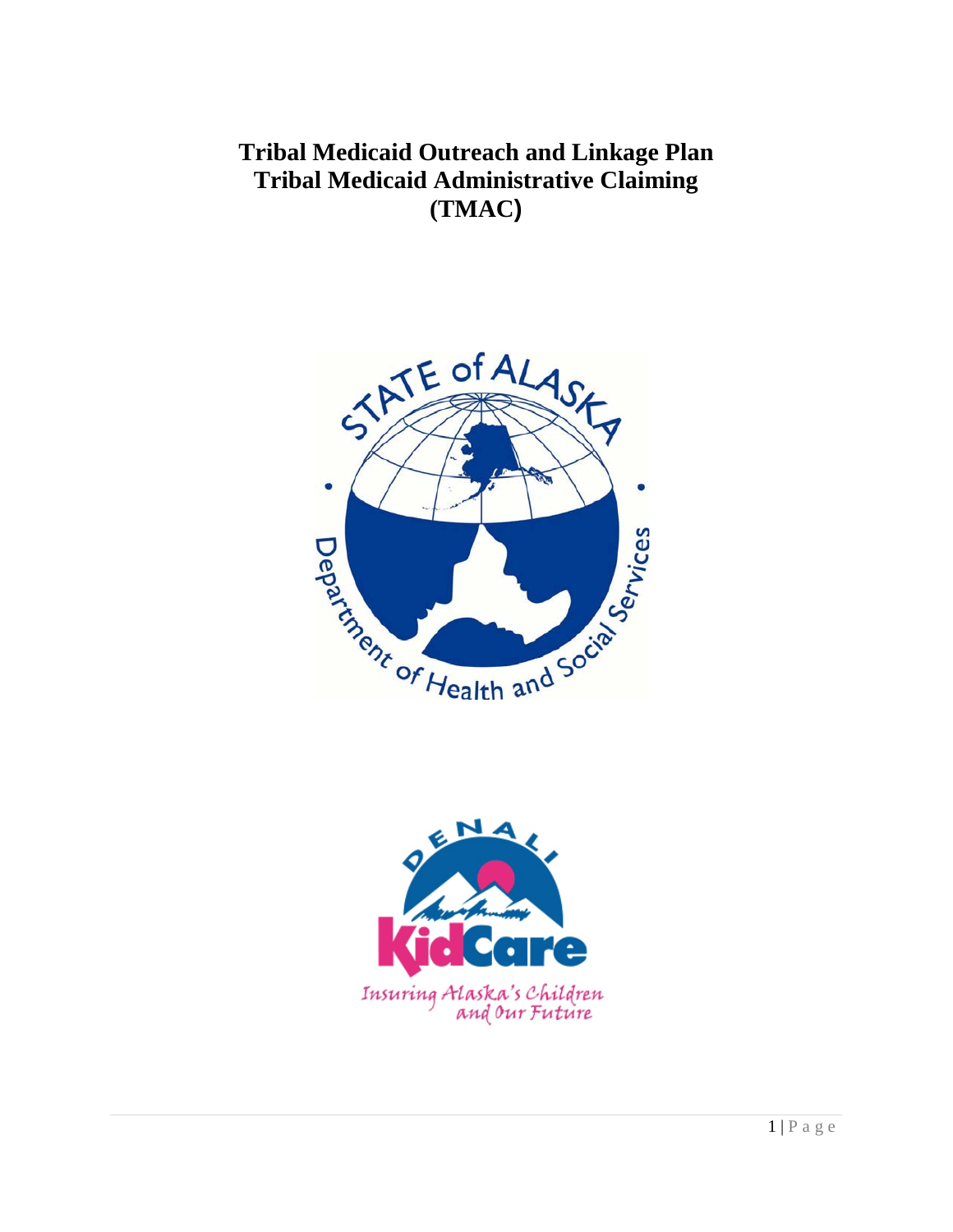## **I. PREFACE**

This document describes the Tribal Medicaid Administrative Claiming (TMAC) Plan for the State of Alaska. It is designed to be used by the federally recognized Tribes and Tribal Health Organizations in Alaska that participate in TMAC activities. This plan has been developed by the Alaska Department of Health and Social Services (DHSS) in consultation with the Tribes associated with the Alaska Native Tribal Health Consortium (ANTHC) and the Centers for Medicare and Medicaid Services (CMS).

The Purpose of the TMAC activities is to:

- 1. Strengthen the partnership between H&SS and participating federally recognized Tribes and Tribal organizations (see Addendum A).
- 2. Share in the responsibility for promoting access to Denali KidCare (M-CHIP) for Alaska Natives and American Indians.
- 3. Reimburse the Tribes and Tribal Health Organizations for performing Denali KidCare outreach and linkage activities

This activity is intended to support the effective and efficient administration of the Medicaid and Denali KidCare programs, which include provision of outreach and linkage activities to Alaska Natives (AN), American Indians (AI) and non-Tribal members served by the Tribes and Tribal Health Organizations in Alaska. It is hoped that TMAC activities will increase the enrollment and retention of Alaska Natives and American Indians in Medicaid and Denali KidCare and the adoption of Tribal Technical Advisory Group (TTAG) Option 5, development of an administrative fee, will provide an incentive to the Tribes and Tribal Health Organizations for improving their enrollment and retention processes and systems.

Since the underlying costs of Alaska TMAC are nominal and the human resource burden on both Tribes and DHSS is significant to perform a random one-week quarterly time study, it is the goal of DHSS and the Tribal Health Organizations to revise the TMAC methodology in Alaska consistent with a combination of TTAG options 5 and 6 outlined in the CMS *Claiming Requirement's for Tribal Medicaid Administrative Costs* document incorporated by reference in this plan (see Addendum F). These two options combine 1) payment of an administrative fee and 2) execution of a memorandum of agreement.

## **II. TRIBAL HEALTH PROVIDERS**

There are 6 rural hospitals operated by the tribes, with tertiary care services provided at the Alaska Native Medical Center in Anchorage, which is operated by the Alaska Native Tribal Health Consortium representing all the tribes. There are over 25 health centers with at least a mid-level practitioner providing health care services. Each small village has a local clinic staffed by Community Health Aides and Practitioners. Mid-level clinics exist in many larger communities. In addition to the primary care services, most Tribal health care programs include mental health and substance abuse programs and some level of home and community based services supporting the elderly and disabled within their communities.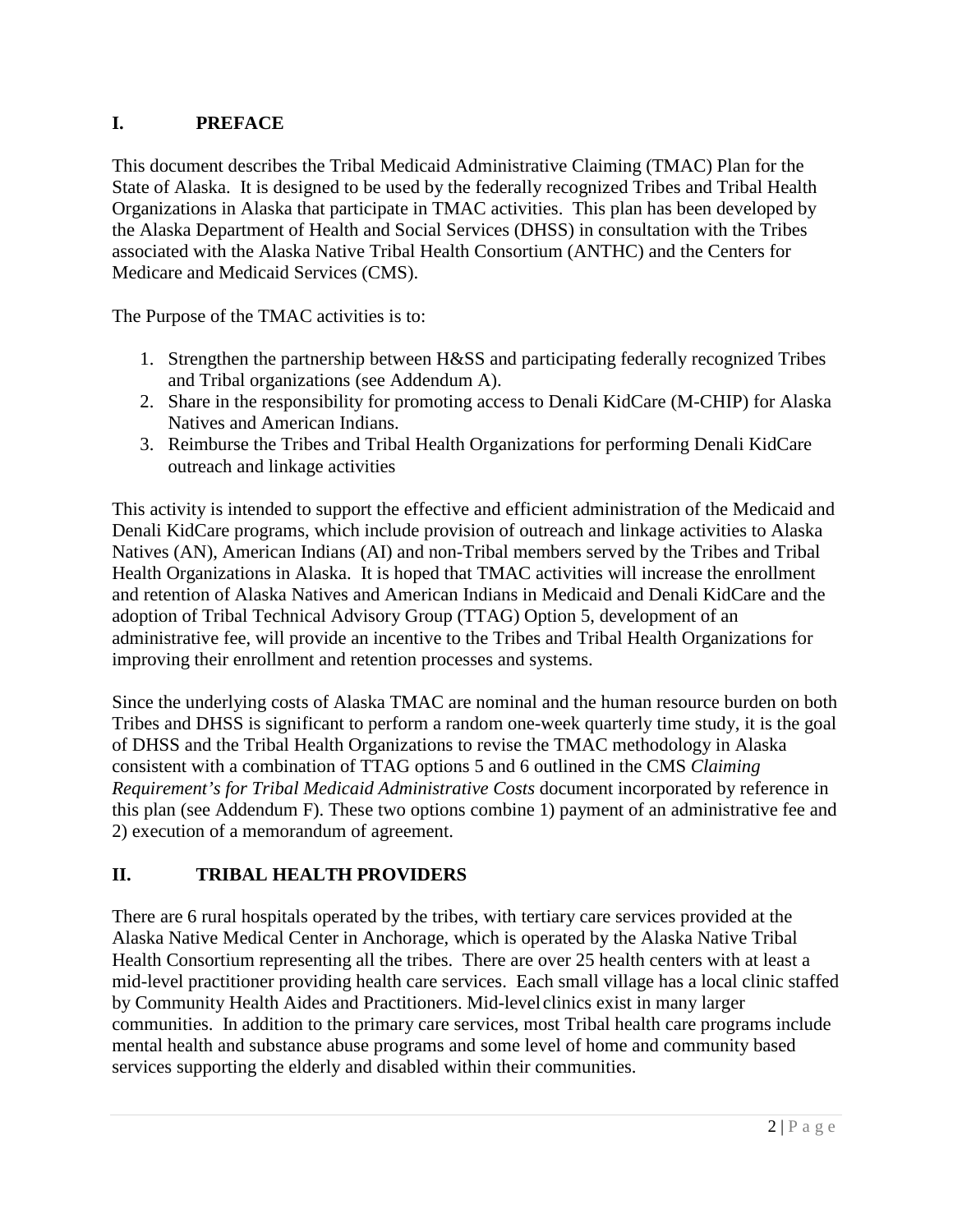The Indian Health Care Improvement Act of 1974 amended the Social Security Act making it possible for CMS, to pay the IHS for the Medicare and Medicaid services they provide to AN/AI beneficiaries. Medicaid is financed by both the Federal and State governments. The Federal Medical Assistance Percentage (FMAP) is the proportion paid by the Federal government and the remainder is the state general fund match for direct care services. In Alaska, the state general fund match for Medicaid direct services is approximately 50% and the corresponding Federal financial participation (FFP) for Medicaid administration is 50%. However, for direct care services provided to AN/AI Medicaid clients by Tribal health providers the state is reimbursed 100% including non-Tribal providers with signed care coordination agreements with the Tribal Health provider. It is important to note that the reimbursement to Tribal facilities is set by CMS at an all- inclusive/encounter rate and often is substantially higher than rates paid to non-Tribal facilities for the same service. The 100% FMAP exists in recognition of the fact that Indian health care is a recognized Federal trust responsibility. TMAC reimbursement for administrative activities related to Medicaid and Denali KidCare eligibility, enrollment and outreach is reimbursed at 50% FFP. Only federally recognized Tribes and eligible Tribal health organizations may participate in TMAC.

The financial stability of the Tribal health care delivery system infrastructure helps to ensure access to health care for all residents, both Native and non-Native, in many areas of the state. For Tribal beneficiaries, the 100% Federal pass through Medicaid funding for eligible beneficiaries helps to ensure the stability of the Tribal health infrastructure to enable limited IHS funding to be used for non-eligible beneficiaries and contracted health services. State general fund costs may be avoided if services received by Tribal Medicaid beneficiaries are within the Tribal health care delivery system and for the care coordination agreements mentioned above. With financial stability, Tribal facilities avoid having to cut health care services, dropping or placing on- hold plans for future improvements, or turning away non-Native patients who currently rely on them for their health care services. There are administrative costs to the State to serve AN/AI beneficiaries and 100% FMAP for direct services is not necessarily always captured.

Tribal health organizations and Tribes currently not contracted to perform Medicaid/Denali KidCare outreach and linkage activities may contact the DHCS T- MAC manager 907-465-5829 for more information. A Tribe or Tribal health organization, not currently contracted, may participate in TMAC, once an agreement has been executed and will be paid an administrative fee described in Section III below, based on a methodology which addresses the costs incurred in a urban versus rural population further broken down by recipient size within the rural component of the methodology.

## **III. ALASKA TMAC CLAIMING METHODOLOGY**

Under Title XIX of the Social Security Act (SSA), the Federal government and state share the cost of funding the Medicaid program. Also under the SSA, under Title XXI, the Federal government and state share the cost of funding the Children's Health Insurance Program (CHIP), an expansion of Medicaid services to optionally targeted low-income children in Alaska known here as Denali KidCare. The state, in general, receives an enhanced FMAP for funding these children including when they see non-Tribal providers with care coordination agreements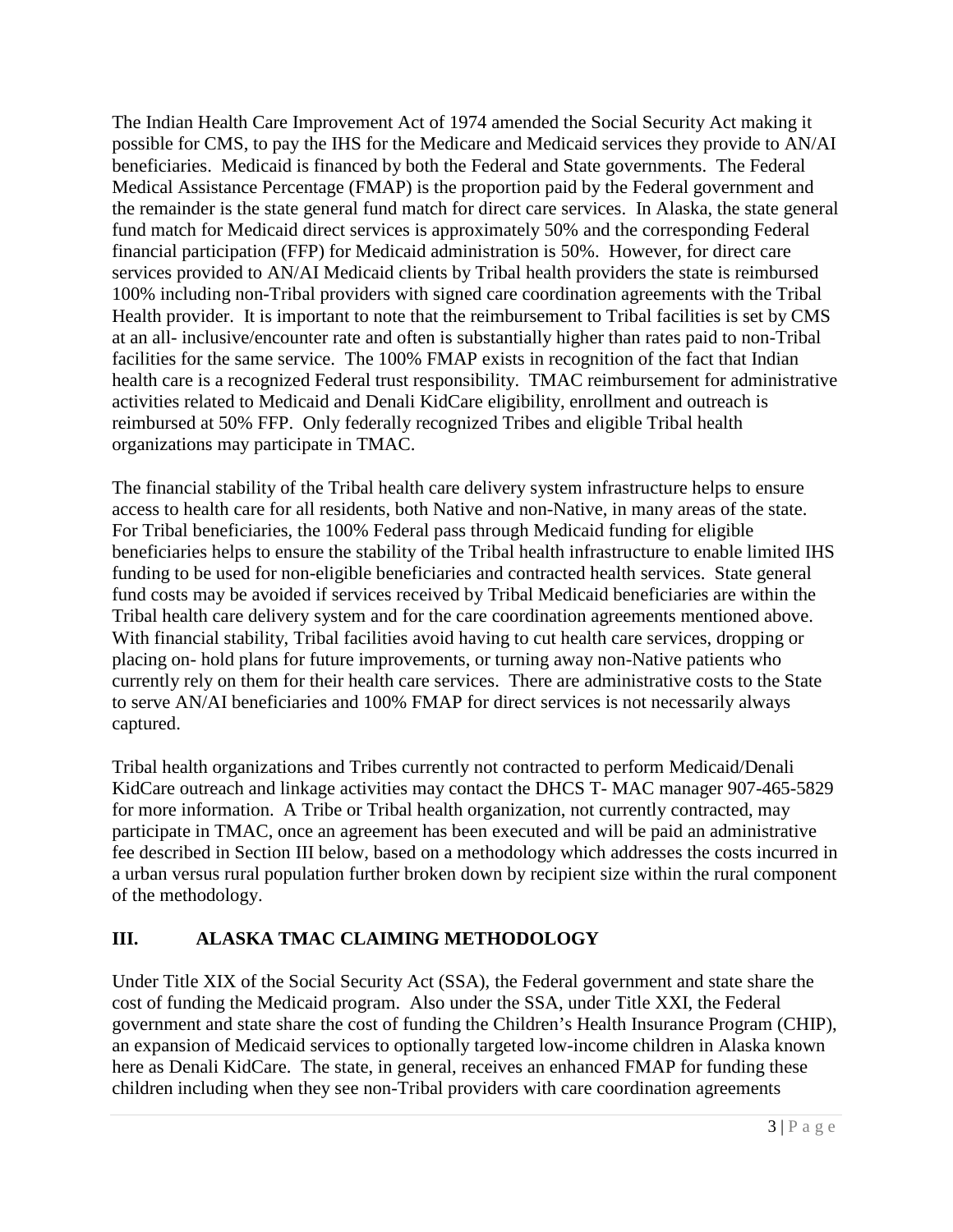described previously except when a Tribal child or adolescent otherwise receives Medicaid/Denali KidCare services outside their Tribal health organization. If that occurs, then the FMAP reverts to the lower regular Medicaid FMAP where the state matches the FMAP with GF. These two programs provide Medicaid services to low- income individuals in Alaska. Federal financial participation (FFP) is the Federal government's share for the state's Medicaid program expenditures. States may claim FFP for providing administrative activities that are found to be necessary by the Secretary of the US Department of Health and Human Services for the proper and efficient administration of the Medicaid State Plan.

When a recipient is seen, the Tribal Health Care Organizations can streamline eligibility, increase efficiency and reduce administrative costs if eligible Medicaid and Denali KidCare clients are maintained and not allowed to fall off the program. In addition, the Medicaid administrative fee is an incentive to Tribes for keeping eligible Medicaid and Denali KidCare clients enrolled, which leads to the provision of necessary prevention and treatment services and should help minimize higher costs associated with emergent and specialty care. The administrative costs described below are not the same costs associated with or included in the encounter or all-inclusive rate and are not a part of the Medicaid Direct Services provision.

To establish a rebased administrative fee for Medicaid administrative activities, after consultation with CMS Region X staff in spring 2017, the Department undertook a random moment time study (RMTS) with which to calculate newly rebased rates (see Addendum B).

Cost per unduplicated recipient per quarter of providing Medicaid/Denali KidCare outreach and linkage was calculated for the Tribal health organizations utilizing a RMTS for the time period July 1 through September 30, 2017 and associated direct and indirect costs for the same time period.

Absent a software solution with which to conduct a RMTS, after consultation with CMS, the Department gathered time studies for Tribes for all 15 minute moments during the quarter. The RMTS component occurred during the calculation phase, in which the Department utilized excel to randomly select moments to test to inform the percentage of time that the Tribal health organization employees spent on Tribal Medicaid Administrative Claiming (TMAC) activities. In the time study documents, tribal employees detailed which activity, out of those listed below, that the employee spent a majority of the 15 minutes on. Only the moments selected to test informed the percent of TMAC time for the tribe.

- A Eligibility Medicaid (Application / Renewal)
- B Eligibility Non-Medicaid (Application / Renewal)
- C Referral Medicaid (to send or direct for treatment, aide, information, or decision
- D Referral Non-Medicaid (to send or direct for treatment, aide, information, or decision
- E Community Outreach Medicaid (Health Fairs/Information Booths)
- F Community Outreach Non-Medicaid (Health Fairs/Information Booths)
- G Training Medicaid (general program training to providers or providing/receiving training
- H Training Non-Medicaid (general program training to providers or providing/receiving training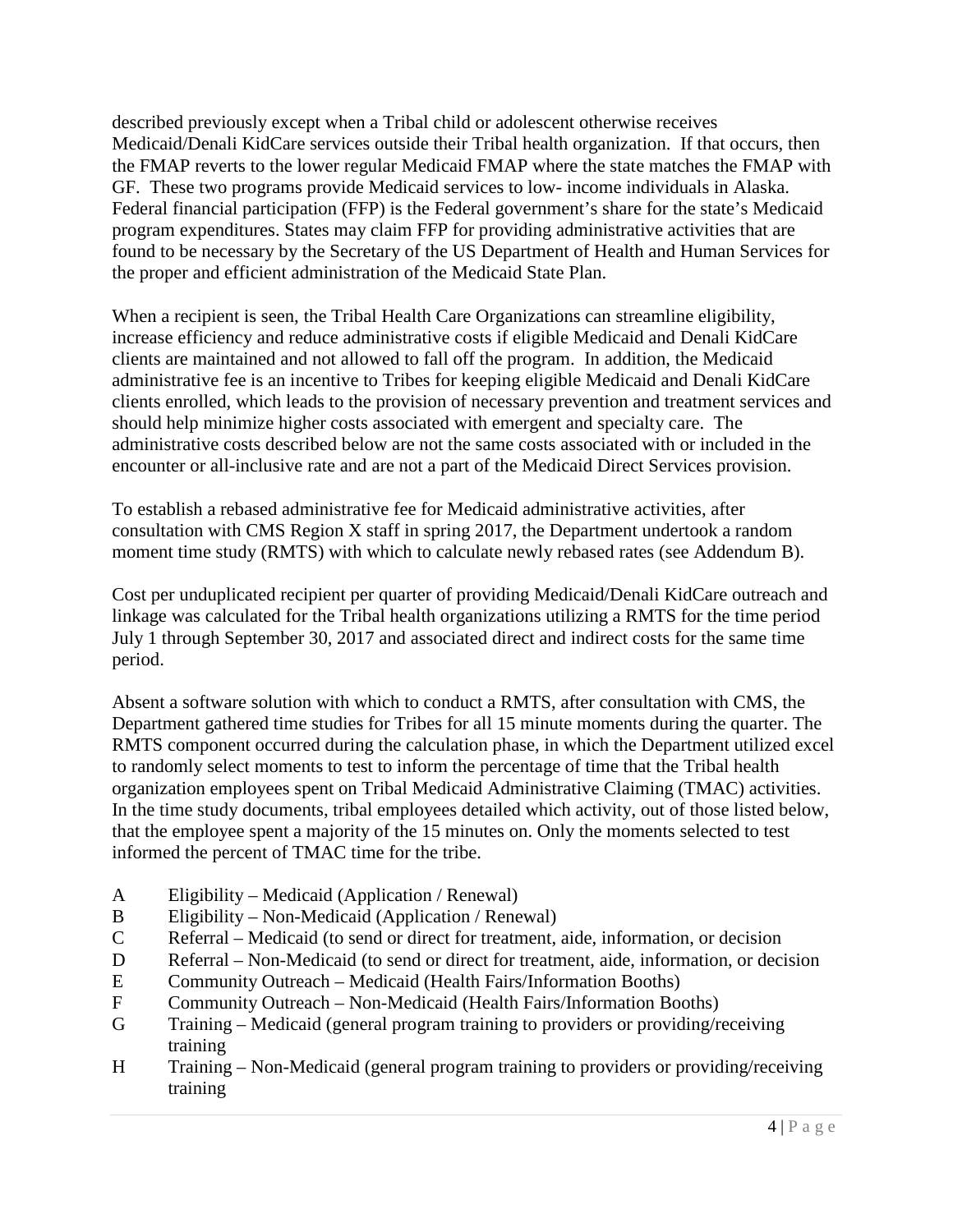- I Transportation Medicaid (to arrange travel for Medicaid/Denali KidCare)
- J Transportation Non Medicaid (to arrange travel for Non-Medicaid recipients)
- K All other work activities for which you are paid by your employer
- L Paid time off (vacation, sick leave, holiday, paid lunch, paid break)
- M Unpaid time (unpaid lunch, or other time not paid by employer)

Work performed under codes A, C, E, and G were classified as TMAC time for all tribes. For tribes which do not separately book and bill for transportation for Medicaid recipients, code I was also classified as TMAC time.

The TMAC rate will be a single unduplicated quarterly recipient rate that will be utilized by each of the approved TMAC providers.

The numerator of the rate calculation utilizes the cost of TMAC activities for the participating Tribal health organizations. First the individual Tribal health organization TMAC costs is calculated using the salaries of the tribe's employees who conducted a TMAC time study multiplied by the tribe's fringe benefit percentage multiplied by the tribe's federal indirect rate and multiplied by the percent of TMAC time as determined by the RMTS. For the numerator, the TMAC costs for the participating Tribal health organizations is added together. The denominator of the calculation is the number of unduplicated quarterly Medicaid recipients for the participating Tribal health organizations during dates of service July 1 through September 30, 2017. Claims data from the Medicaid Management Information System (MMIS) was pulled at the beginning of December 2017 for all provider types under the Federal Employer Identification Numbers (FEIN). The unduplicated quarterly recipient count was calculated for each participating Tribal health organization and then added together for all participating Tribal health organizations. The final calculation is the costs of TMAC activities for all participating Tribal health organizations divided by the unduplicated quarterly recipient counts by Tribal health organization for all Tribal health organizations.

After the first FFY implementation ends, the TMAC fees will be adjusted by the Department to reflect the percent change from the previous year in the most recent annual Consumer Price Index for all Urban Consumers (CPI-U), all items, for Anchorage, Alaska published on or before March 1 by the United States Department of Labor, Bureau of Labor Statistics. The CPI-U inflation adjustment will be applied annual thereafter.

If the Department and Tribes determine that rebasing of costs or utilization should occur, a new plan will be submitted to CMS for approval.

Tribal Health Organizations must have all required documentation (referenced in Section IV below), on file on site and make it available to State or CMS staff within 30 days of receipt of request. This includes all material outlines in the plan and training materials. If a THO is nocompliant with documentation requests and/or plan requirements, including unsupported invoices, the State has the ability to terminate the TMAC program immediately without extension or future consideration for reinstatement.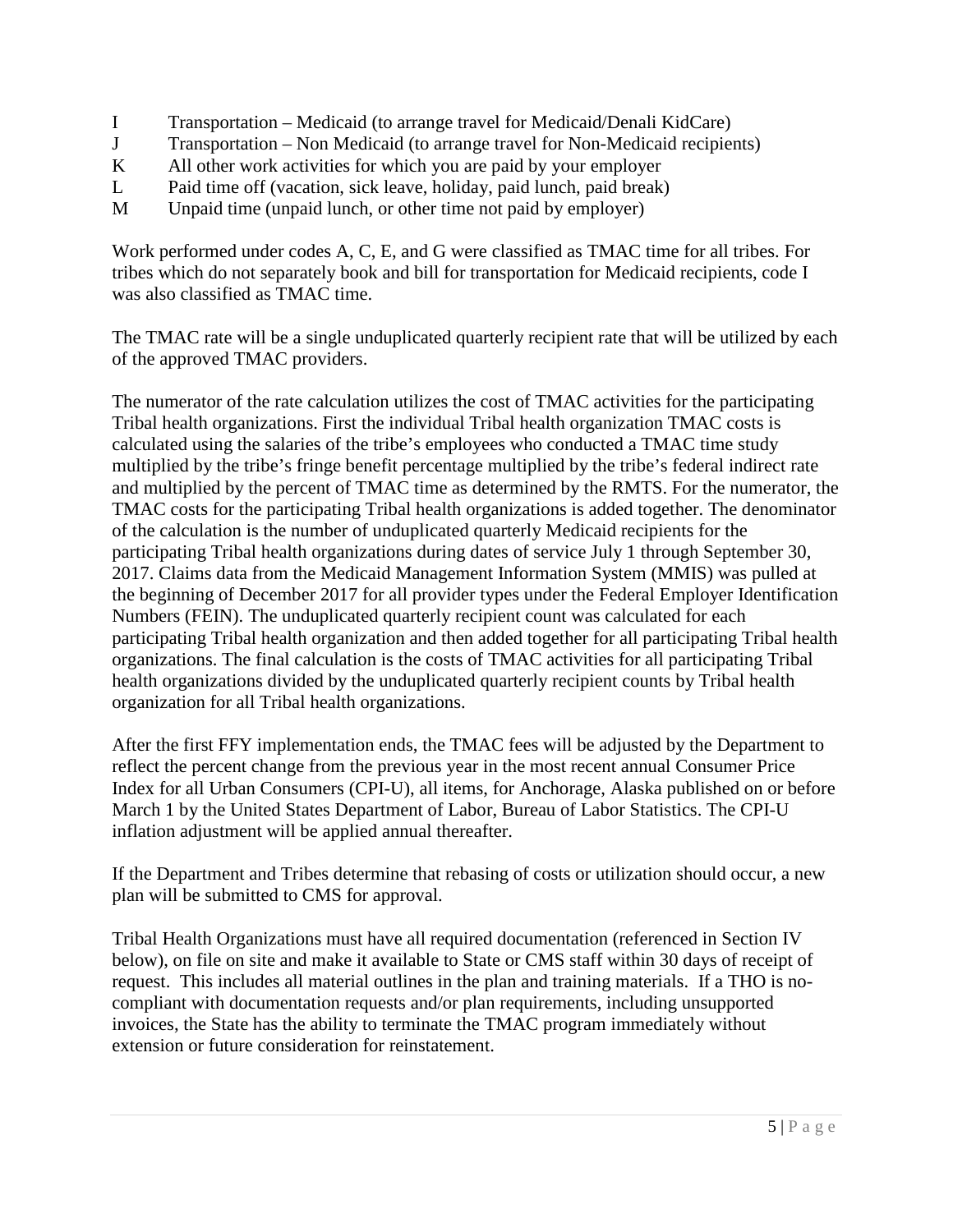The DHSS will provide all monitoring and oversight of TMAC both at the Department level and the Tribal health organization level through reconciliation and audit (described in Section IV below) of recipient data.

The Tribal liaisons in DHSS will continue to monitor Medicaid outreach and linkage activities under this new plan including linkage to outreach/enrollment collateral materials to all contracted Tribal and Tribal health organization sites to ensure that each patient receiving medical services is outreached with pertinent Medicaid/Denali KidCare coverage information including local Tribal contact information. CMS will approve the outreach and distribution plan separately before implementation of this new TMAC plan. The Tribal TMAC Manager at each participating site will attest quarterly that information about Medicaid/Denali KidCare public health insurance options were provided. In addition, the patient registration lists will be submitted by each participating Tribe or THO via secure transmission (preferably direct secure messaging – DSM) by the 45<sup>th</sup> day after the close of the prior quarter to DHCS Juneau. The attestation language, certifying that all patient registrants were outreached follows:

*I, (TMAC Manager), certify and attest that all patient registrants presenting in the undersigned quarter, for Tribal health medical services, were outreached and provided an explanation, either verbally or visually, of the Medicaid/Denali KidCare public insurance programs for which they were eligible, including both local Tribal contact and state contact information.* 

It is hoped that this focus on Medicaid enrollment and retention will strengthen the Tribal processes and will reduce churn of Tribal enrollees. At a minimum the DHSS in collaboration with the Tribes will ensure that:

- 1. Financial data that is submitted as the basis for the initial fee/rate calculations are true and correct.
- 2. The non-Federal share of the required State match is provided through the intergovernmental transfer (IGT) with the State assuring that the non-Federal share of Medicaid expenditures is provided by a unit of government, including and Indian Tribe or a Tribal Health Organization providing health care using appropriate sources of revenue.
- 3. Appropriate documentation is maintained to support the claims submitted for payment.
- 4. Non-duplication of claiming for administrative claims.
- 5. Non-duplicate performance of services or administrative activities.
- 6. Medical services, activities that were considered integral to, or an extension of a medical service were not claimed as an administrative expense; and
- 7. Administrative activities claimed for reimbursement were directly related to a Medicaid State Plan or Waiver service.

## **IV. DOCUMENTATION, INVOICING, PAYMENT, RECONCILIATION AND AUDITING**

The Tribe or Tribal health organization will invoice the DHSS, DHCS, by the 45<sup>th</sup> day after the end of the prior quarter for their administrative fee based on the number of unduplicated Medicaid/Denali KidCare recipients of Medicaid services. Unduplicated recipient counts are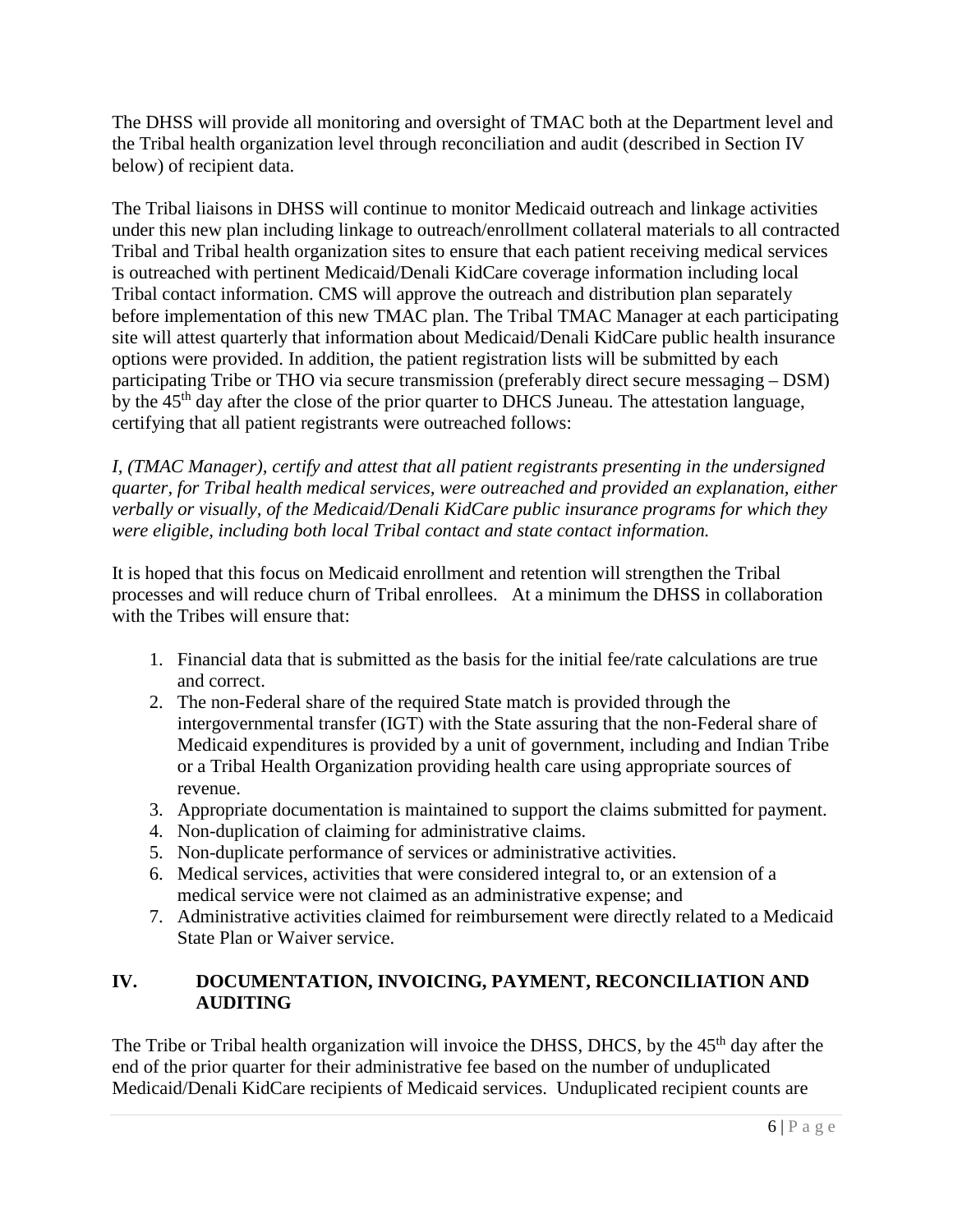drawn from the universe of Medicaid enrolled providers at each Tribe or Tribal health organization under each organization's FEIN. The Tribe or Tribal health organization will transfer with the invoice, the non-Federal portion of the required state match via IGT through EFT/ACH/EDI to the State Treasury

The following attestation shall be made on each Invoice submitted to the State for payment for TMAC:

The undersigned Tribe or Tribal Health Organization will attest to the following: *"I \_\_\_\_\_\_\_, certify (CFO) under penalty of perjury that the information provided on this invoice is true and correct, based on the methodology outline in Section III and further defined in Section IV above for the period reference and that the funds transferred via IGT from the Tribes to the SOA, DHSS represent the non-Federal share of the Federal matching funds pursuant to the requirements of 42 CFR 433.51, for allowable administrative activities and that these public funds are not Federal funds and have not been nor shall not subsequently be used for the Federal match in this or any other program. I have notice that the information is to be used for filing of a claim with the Federal Government for Federal funds and knowing misrepresentation constitutes violation of the Federal False Claims Act."* 

The DHSS, DHCS will make payment to the Tribal health organizations within several days of the receipt of the IGT and invoice from the Tribes or Tribal health organizations. The IGT or the non-federal share of funding to the State by the Tribes must occur prior to the State's payment of the total computable cost-based fee (Medicaid FFP plus non-federal share) to the Tribes for Medicaid administrative activities. The State must have complete administrative control of the non-federal share of funding prior to payment of the cost-based fee (Medicaid FFP plus nonfederal share) to the Tribes for Medicaid administrative activities. The number of unduplicated recipients served at each Tribe or Tribal health organization during the referenced quarter will serve as the required documentation for the Medicaid fee as referenced in Section III above. Therefore, an administrative fee/recipient, as described in the methodology in Section III above, may be paid to each Tribe or Tribal health organization that provided a Medicaid/Denali KidCare service to a recipient during the quarter. It is possible that an administrative fee will be paid to more than one Tribe or Tribal health organization in the same quarter for the same recipient and will offset the costs of administration to each Tribe or Tribal health organization that provided Medicaid services to the recipient.

The reconciliation and audit procedure for the Medicaid fee based on unduplicated recipients at each Tribe or THO rolled to a single date of service follow:

- 1. Quarterly, Tribes or Tribal health organizations will submit to DHCS an unduplicated Medicaid/Denali KidCare ID recipient of Medicaid services list rolled to a single date of service for that quarter. As mentioned previously, unduplicated recipient counts are drawn from the universe of Medicaid enrolled providers at each Tribal entity under each organization's FEIN.
- 2. The Office of Rate Review will run a Cognos report to match the unduplicated Medicaid/Denali KidCare recipient list submitted by each THO against Medicaid/Denali KidCare claims.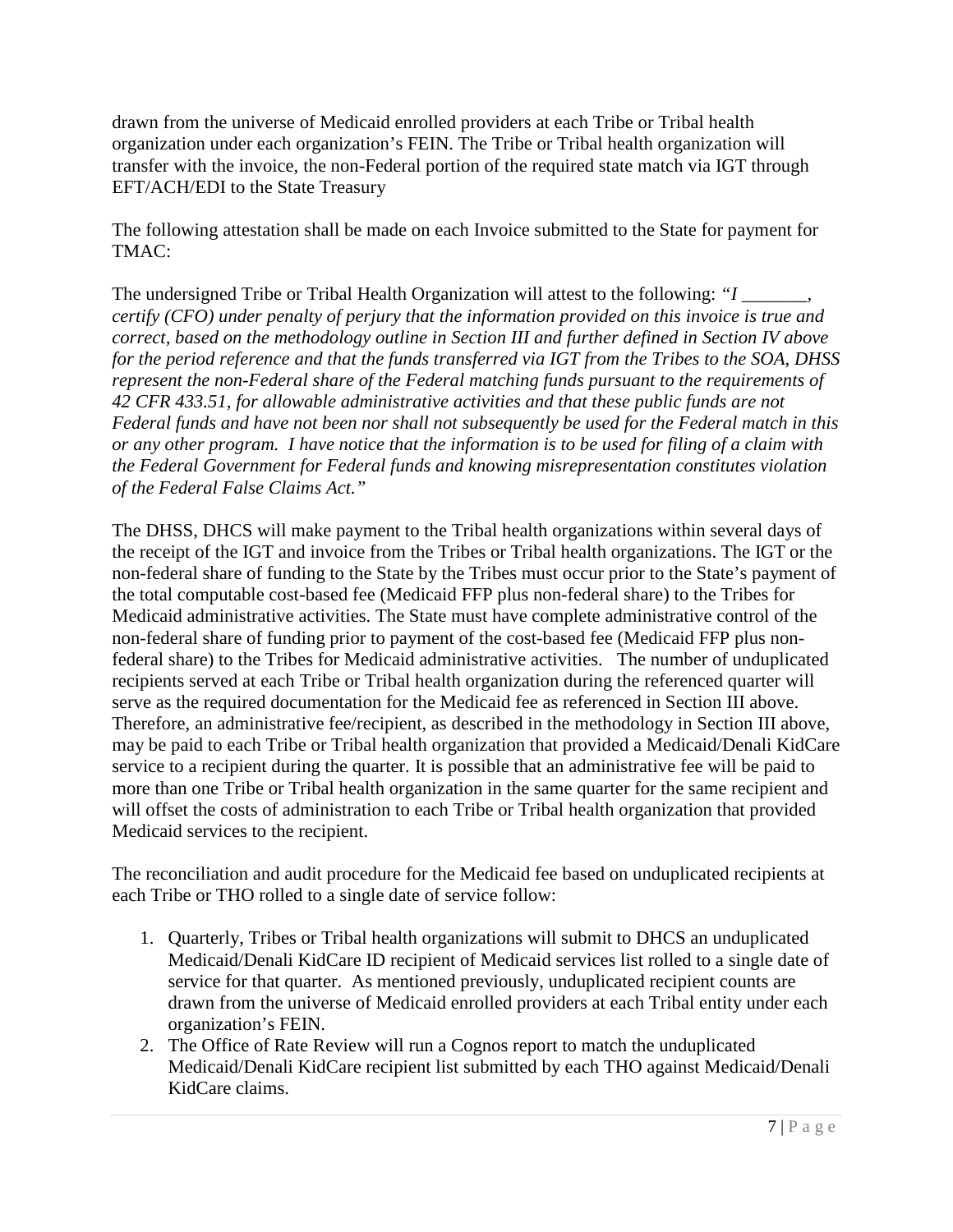3. At the end of each 12-month timely filing period for Medicaid/Denali KidCare claims and after each successive  $5<sup>th</sup>$  consecutive quarter, the original unduplicated recipient lists are again matched to claims. The unduplicated recipient list is reconciled with the claims database and the remaining unmatched recipients of Medicaid services are determined and the recoupment fees are offset against the TMAC payment for the current quarter.

Training for outreach, enrollment and linkage is done by the TMAC staff and Tribal liaisons within the (DHSS) on a routine basis which includes training on read-only access to Medicaid Eligibility Information System (EIS) data**.** CMS and the Alaska Native Tribal Health Consortium (ANTHC) generally convene an annual training in Anchorage with the Tribes which includes a segment on TMAC. The DHSS TMAC staff provides routine telephone training to Tribal staff members involved in the claiming process and will coordinate with Tribal liaisons to do onsite training if necessary.

## **V. TRIBAL CONSULTATION POLICY**

The *Medicaid*/*Denali KidCare Tribal Consultation Policy and Procedure* is incorporated by reference (see Addendum E). While this new TMAC plan does not involve a state plan amendment, waiver request or proposal for a demonstration project which require Tribal consultation, it will have a direct effect on Tribes and Tribal health organizations in Alaska; thus, the reason for the Alaska DHSS to seek informal advice on this new TMAC plan.

The DHSS has worked with tribal health organizations and CMS to define/determine a process for Tribal consultation within the DHSS that meets the requirements of CMS to consult with Tribes regarding state plan amendments, waiver request or proposal for a demonstration project that directly or indirectly affect Tribal health beneficiaries and Tribal health programs statewide.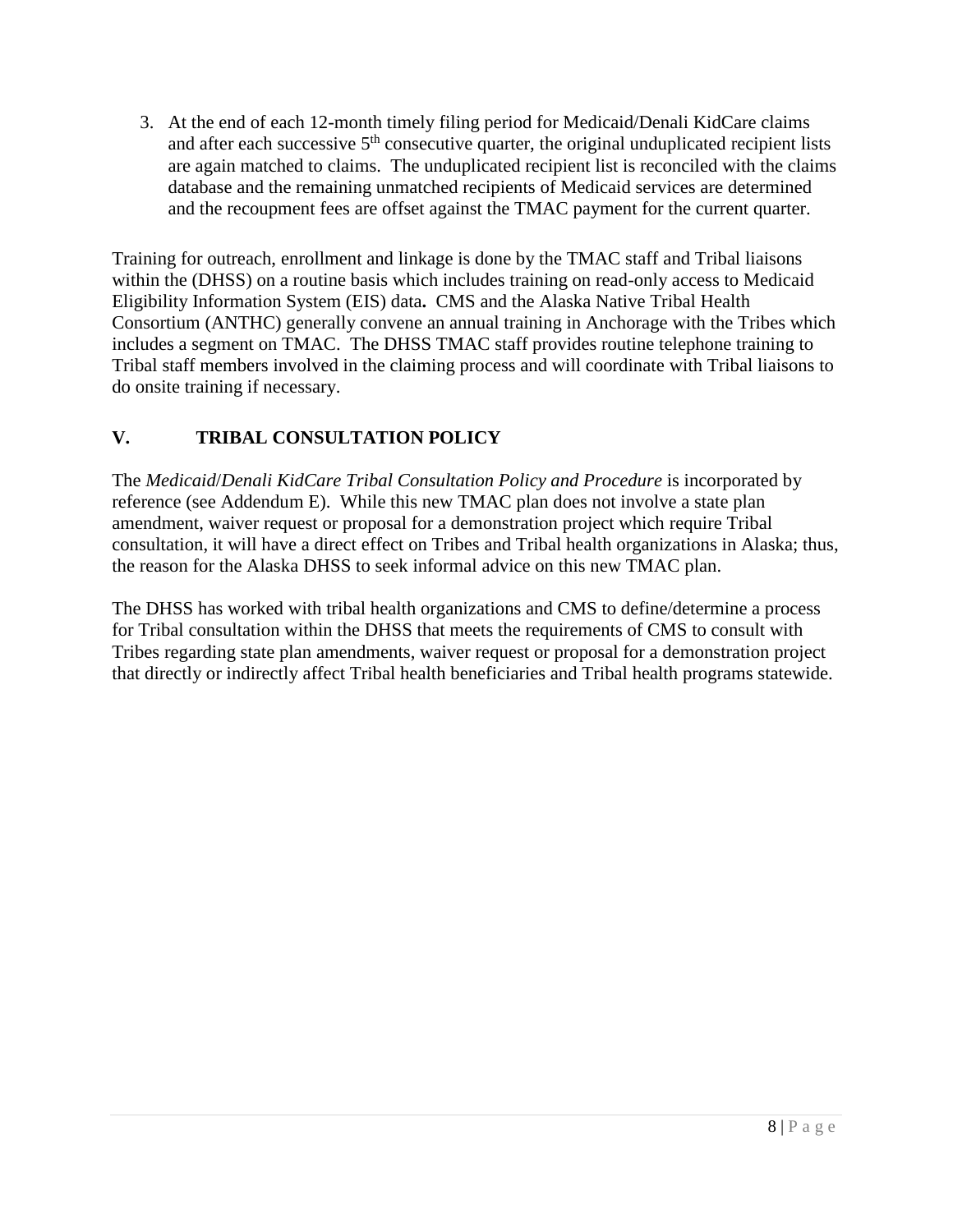## **Addendum A: Tribal Medicaid Outreach and Linkage Plan – TMAC**

## **List of participating Tribes and Tribal Health Organizations**

- 1. Alaska Native Medical Center ANMC
- 2. Alaska Native Tribal Health Consortium ANTHC
- 3. Bristol Bay Area Health Corporation BBAHC
- 4. Eastern Aleutian Tribes EAT
- 5. Kenaitze Indian Tribe KIT
- 6. Ketchikan Indian Corporation KIC
- 7. Kodiak Area Native Association KANA
- 8. Maniilaq Association
- 9. Native Village of Eyak
- 10. Norton Sound Heath Corporation NSHC
- 11. Seldovia Village Tribe SVT
- 12. Southcentral Foundation SCF
- 13. Southeast Alaska Regional Health Consortium SEARHC
- 14. Tanana Chief Conference TCC
- 15. Yukon-Kuskokwim Health Corporation YKHC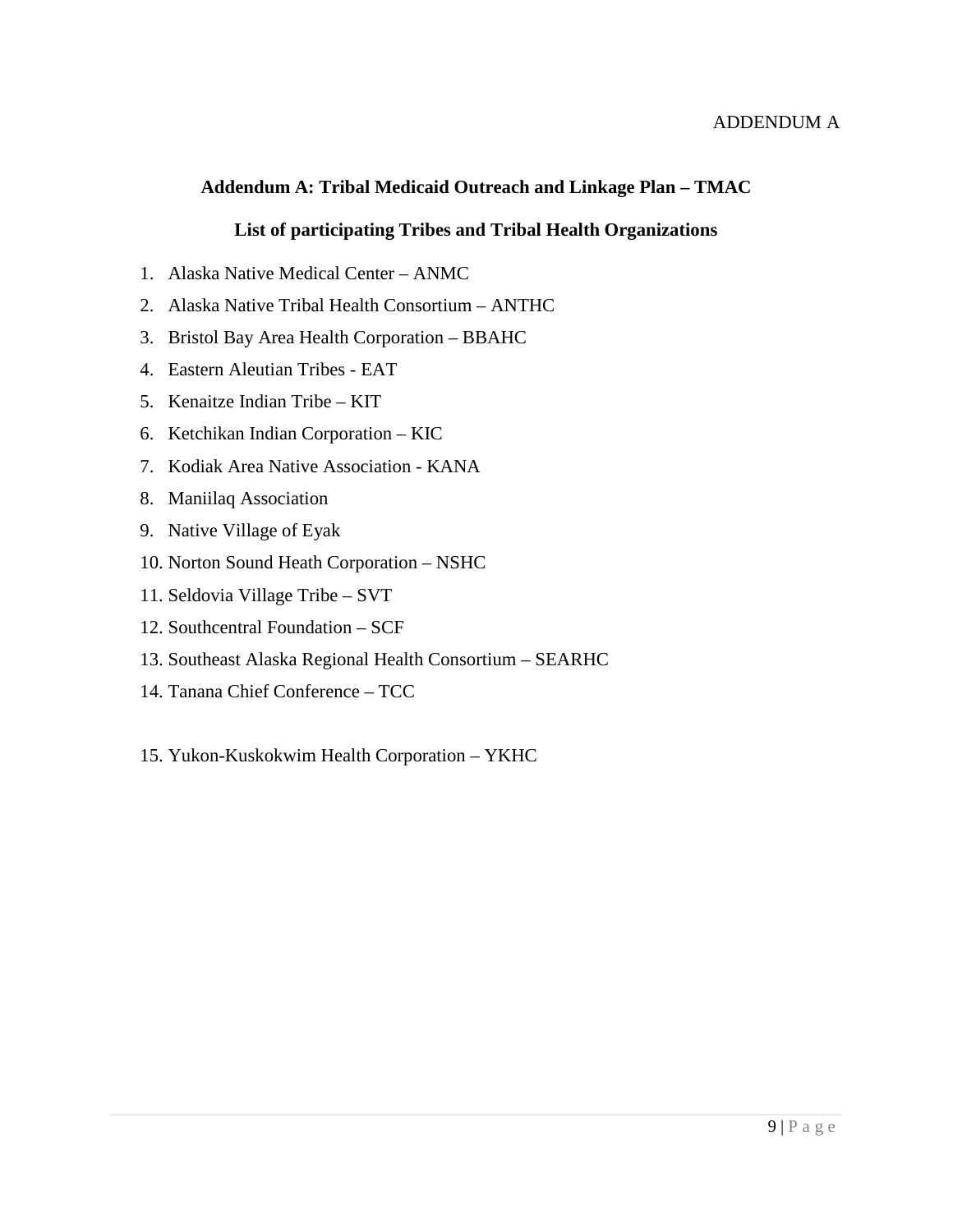٦

# **Addendum B - Tribal Medicaid Administrative Claiming Proposal for New TMAC Rates – 2018**

#### **Purpose:**

To calculate proposed rates for Tribal Health Organizations (THOs) for Tribal Medicaid Administrative claiming. The proposed rates below are based on Medicaid Management Information System (MMIS) recipient data from July 1 – September 30, 2017 (Q4 FFY 2017) and a random moment time study performed by the Department. The proposed rate is a single rate for all Tribal health organizations.  $\Gamma$ 

|                                            | A                                    | B                                                                                         |         |
|--------------------------------------------|--------------------------------------|-------------------------------------------------------------------------------------------|---------|
|                                            | <b>TMAC Costs</b><br><b>Q4 FFY17</b> | Number of<br><b>Unduplicated</b><br>Quarterly<br><b>Recipients DOS Q4</b><br><b>FFY17</b> |         |
| Alaska Native Tribal Health Consortium     | \$<br>329,581.80                     | 13,321                                                                                    |         |
| Southcentral Foundation                    | \$<br>220,982.21                     | 13,461                                                                                    |         |
| Norton Sound Health Corporation            | \$<br>24,034.29                      | 2,880                                                                                     |         |
| Southeast Alaska Rural Health Corporation  | \$<br>16,121.59                      | 4,737                                                                                     |         |
| <b>Tanana Chiefs Conference</b>            | \$<br>47,845.48                      | 3,502                                                                                     |         |
| <b>Yukon Kuskokwim Health Corporation</b>  | \$<br>33,641.81                      | 8,711                                                                                     |         |
| <b>Bristol Bay Area Health Corporation</b> | \$<br>25,133.76                      | 1,887                                                                                     |         |
| <b>Eastern Aleutian Tribes</b>             | \$<br>2,303.07                       | 185                                                                                       |         |
| Kenaitze Indian Tribe                      | \$<br>1,831.69                       | 598                                                                                       |         |
| Seldovia                                   | \$<br>15,572.10                      | 589                                                                                       |         |
| <b>UNDUP. RECIP PER OTR RATE</b>           | \$717,047.80                         | 49,871                                                                                    | \$14.38 |

| A | The TMAC Costs Q4 FFY17 is calculated for each Tribal health organization using the<br>salaries of the participating employees multiplied by the fringe benefit percentage for the<br>Tribal health organization multiplied by the Tribal health organization's federal indirect rate<br>multiplied by the percent of the Tribal health organization's participating employees time<br>spent on TMAC activities as determined by the random moment time study conducted during<br>dates July 1 through September 30, 2017. |
|---|----------------------------------------------------------------------------------------------------------------------------------------------------------------------------------------------------------------------------------------------------------------------------------------------------------------------------------------------------------------------------------------------------------------------------------------------------------------------------------------------------------------------------|
| B | The number of unduplicated quarterly recipients for dates of services Q4 FFY17 is calculated<br>for each Tribal health organization using claims data from the Medicaid Management<br>Information System (MMIS) for dates of services July 1 through September 30, 2017 pulled<br>in December 2017 for all services provided under the Tribal health organization's Federal<br>Employer Identification Number (FEIN).                                                                                                      |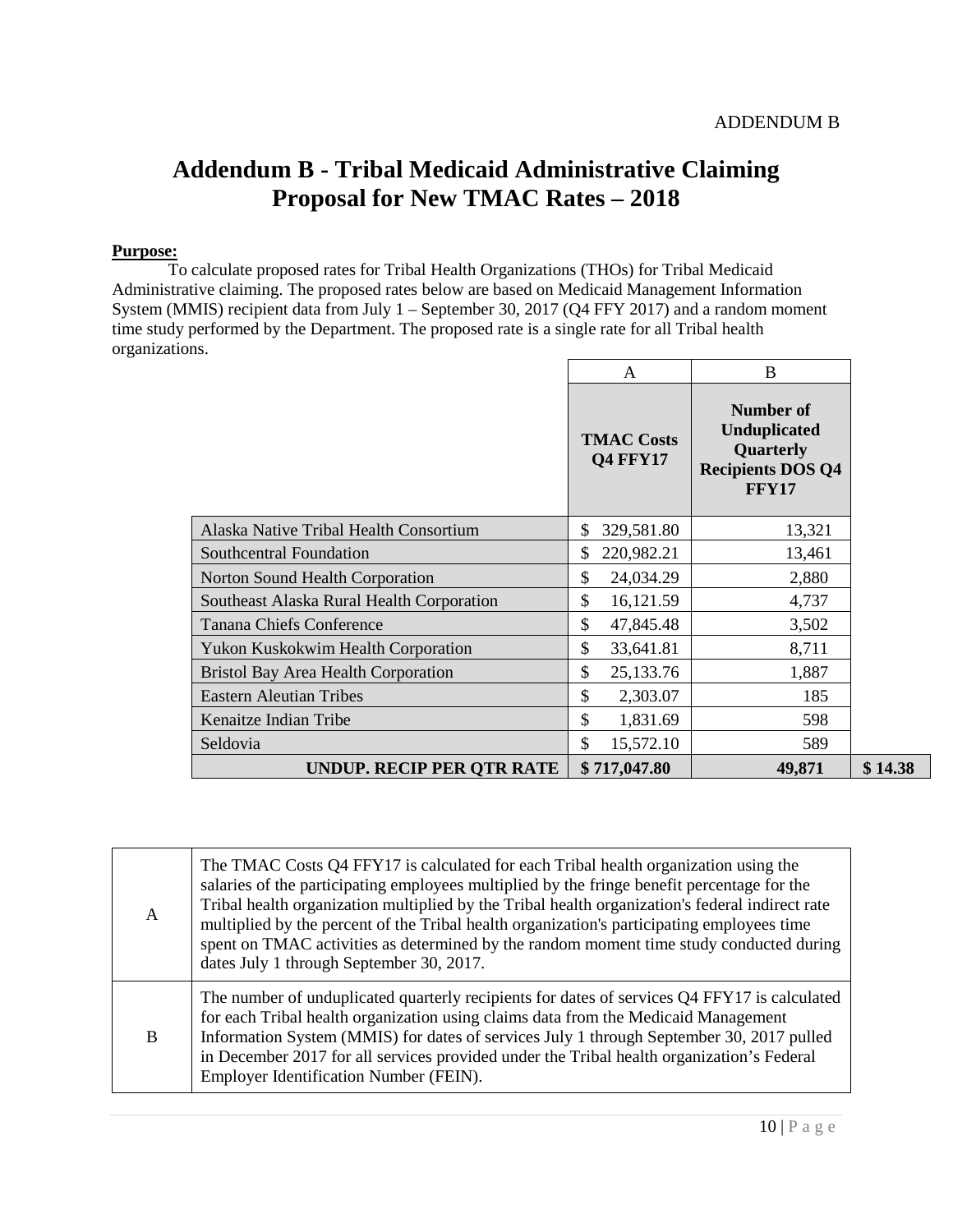## **CMS Addendum D – Tribal Medicaid and Linkage Plan – Tribal Medicaid Administrative Claiming (TMAC)**

The purpose of this addendum is to address the additional steps that will be taken by the Tribes or Tribal Health Organizations to ensure that no duplicate payments for the outreach and enrollment assistance to recipients of Medicaid services.

The Alaska Department of Health and Social Services proposes to CMS that the Tribes or Tribal Health Organizations shall be responsible for the following tasks and attestations, which include the original attestations outline in the approved claiming plan, under Sections III and IV, and the updates to them found herein:

- 1. **Review and compare** their CMS Connecting Kids to Coverage grant list provided to the Tribal Liaison a the division of Health Care Services on a monthly basis and at the end of each quarter to determine from **the cumulative lists of children, any duplicate children and remove those children found on the Covering Kids and Families application/renewal assistance list from the quarterly Tribal Medicaid Administrative Claiming (TMAC) listing that will be submitted via DSM to the Division of Health Care Services.** Duplicate children are to be removed from the TMAC claim so as not to duplicate FFP provided to the Tribes/Tribal Health Organizations for Medicaid administrative outreach and enrollment services already provided to these children under the CMS Connecting Kids to Coverage outreach and enrollment funding.
- 2. **Provide an attestation on the outreach and enrollment form**, found under Section III of the Tribal Outreach and Linkage Plan, that the children provided Medicaid/CHIP administrative outreach and enrollment assistance under CMS Connecting Kids to Coverage grant have been removed from the TMAC recipient of services list to ensure there is no duplication of children included in the claim that the Tribes/Tribal Health Organizations will send quarterly via DSM to the Division of Health Care Services. The attestation to be signed by the Tribes/THO's for outreach can be modified to say something like this:

*I, \_\_\_\_\_\_\_\_\_\_\_\_\_\_\_\_\_\_\_\_\_\_, certify and attest that all (TMAC Manager – blue ink) patient registrants presenting in the undersigned quarter, for the Tribal Health Medical Services, were outreached and provided an explanation, either verbally or visually, of the Medicaid and/or Denali KidCare public insurance programs, for which they may be eligible, including both local Tribal contact and state contact information.*

*In addition, if this Tribe or Tribal Health Organization is the recipient of a CMS Connecting Kids to Coverage Grant or any other CMS grant award for Medicaid administrative activities, I certify and attest that the children who have been outreached and provided application and renewal assistance under the Connecting*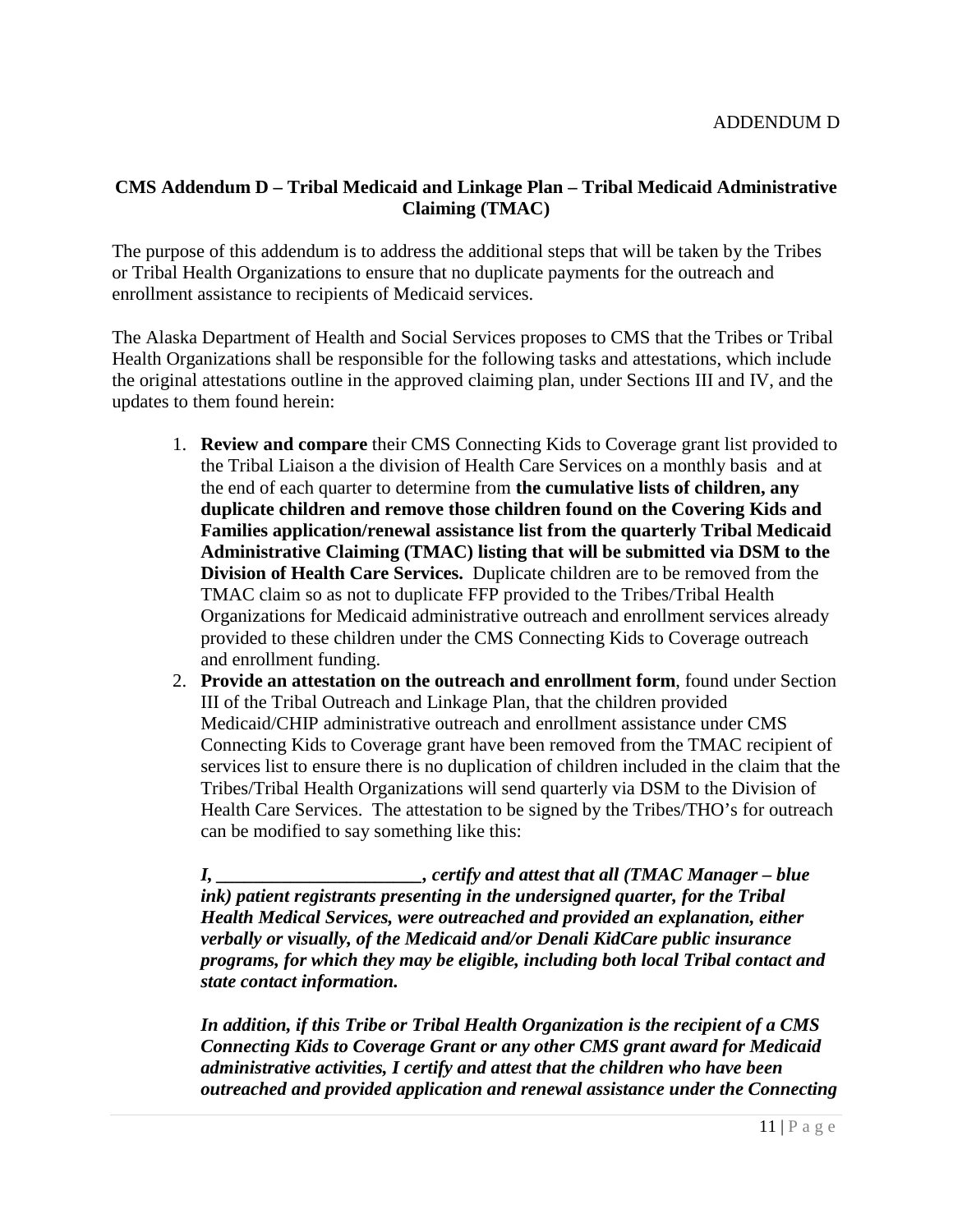*Kids to Coverage grant or any other federal grant funding for Medicaid outreach and enrollment assistance may also appear in this list since the aggregate total of children outreached and provided application and renewal assistance will likely be a part of this list; however, those children will be eliminated from the unduplicated list of recipients that the Tribe and Tribal Health Organization submit along with the invoice for payment under TMAC, to carve out these children to prevent duplication of payment for these Medicaid administrative activities. (Please refer to corresponding invoice attestation)* 

*3.* **Attest on the invoice,** found under Section IV of the Tribal Outreach and Linkage Plan that the unduplicated number of recipients of services does not include the children who were outreached and received application and renewal assistance under the Connecting Kids to Coverage grant funding.

## **Tribe or Tribal Health Organization Attestation:**

*I, \_\_\_\_\_\_\_\_\_\_\_\_\_, certify (CFO) under penalty of perjury that the information provided on this invoice is true and correct, based on the approved methodology Outline in Section III and further defined in Section IV of the Tribal Medicaid Outreach and Linkage Plan for the period reference and that the funds transferred via IGT from the Tribes the State of Alaska Department of Health and Social Services represent the non-Federal share of the Federal matching funds pursuant to the requirements of 42 CFR 433.51, for allowable administrative activities and that these public funds are not Federal funds and have not been and will not be subsequently used for Federal match in this or any other program. I have noticed that the information is to be used for filing of a claim with the Federal Government for Federal Funds and knowing misrepresentation constitutes violation for the Federal False Claims Act. If this Tribe or Tribal Health Organization is the recipient of a CMS Connecting Kids to Coverage Grant or any other CMS grant award for Medicaid administrative activities, I further certify that the children outreached and provided application and renewal assistance under this Tribes' or Tribal Health Organization's CMS Connecting kids to Coverage grant funding or any other federal grant funding for Medicaid outreach and enrollment assistance have been carved out from the list of unduplicated recipients of services provided to DHCS through DSM which has prevented any duplication of payment related to Medicaid administrative activities provided otherwise.*

**Addendum D** - Approved by CMS – 08/13/2015 – Update to Tribal Medicaid Outreach and Linkage Plan – Tribal Medicaid Administrative Claiming (TMAC) – Updates to both Tribal invoice and outreach attestation related to CMS Connecting Kids to Coverage funding or other federal funding for Medicaid administration related to outreach and enrollment assistance.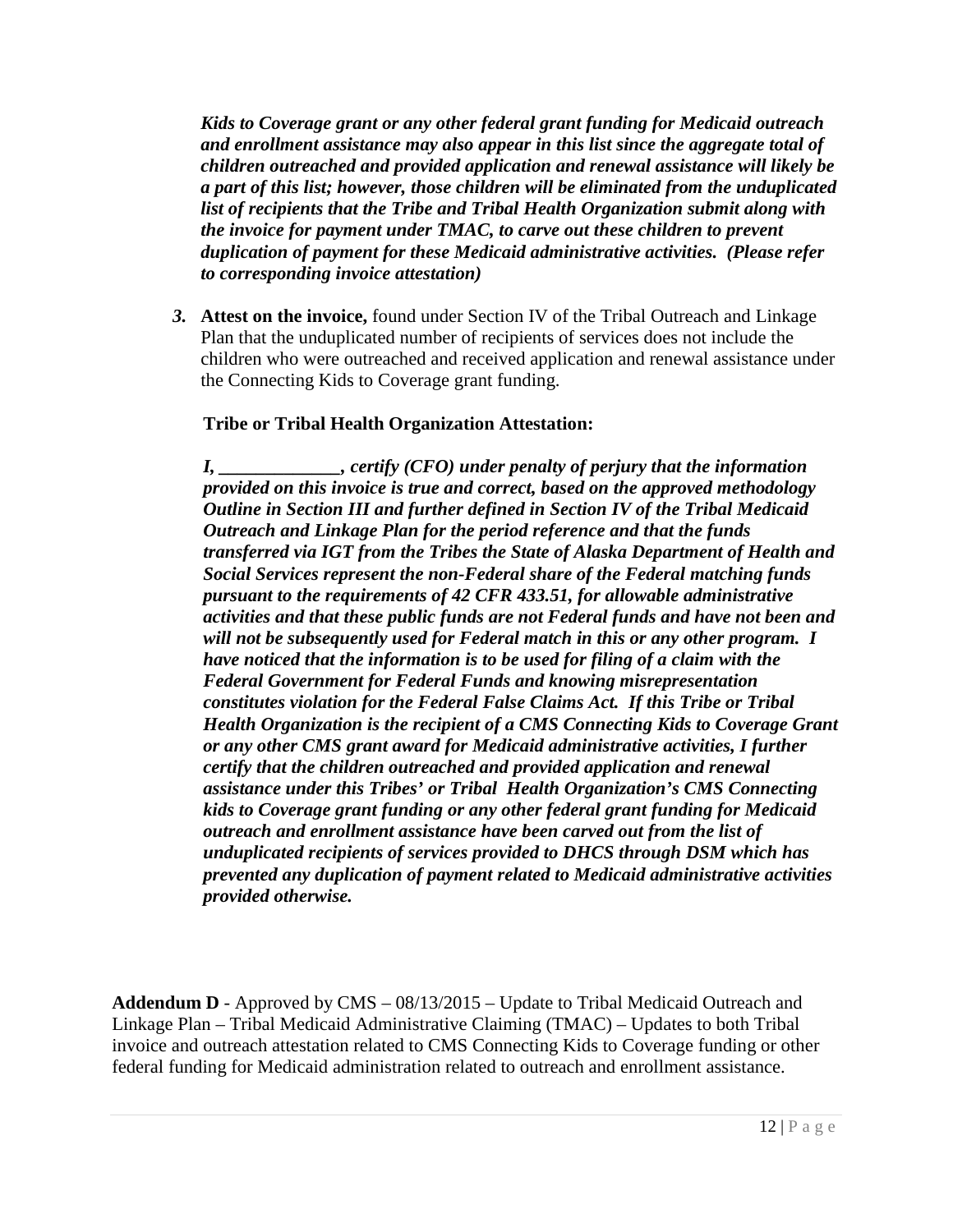

## DEPARTMENT OF HEALTH & HUMAN SERVICES

Centers for Medicare & Medicaid Services

Region 10 2201 Sixth Avenue, MS/RX 43 Seattle, Washington 98121

## **MAY 0 3 2012**

William J. Streur, Commissioner Department of Health and Social Services Post Office Box 110601 Anchorage, Alaska 99811-0601

#### RE: Alaska State Plan Amendment (SPA) Transmittal Number 12-002

Dear Mr. Streur:

The Centers for Medicare & Medicaid Services (CMS) has completed its review of Alaska State Plan Amendment (SPA) Transmittal Number 12-002. This amendment implements the consultation of tribal health programs prior to the submission of any plan amendment in compliance with Section 1902(a) (73) of the Social Security Act as required at  $5006(e)(2)$  of the American Recovery and Reinvestment Act.

This SPA is approved effective January 1, 2012. CMS will utilize the process as articulated in reviewing Alaska SPAs, waivers, and demonstration projects going forward.

If you have any additional questions or require any further assistance regarding this amendment, please contact me, or have your staff contact Maria Garza at (206) 615-2542 or via email at maria.garza $\omega$ cms.hhs.gov.

Sincerely,

Carol J.C. Peverly

Associate Regional Administrator Division of Medicaid and Children's Health **Operations** 

cc: Kimberli Poppe-Smart, Deputy Commissioner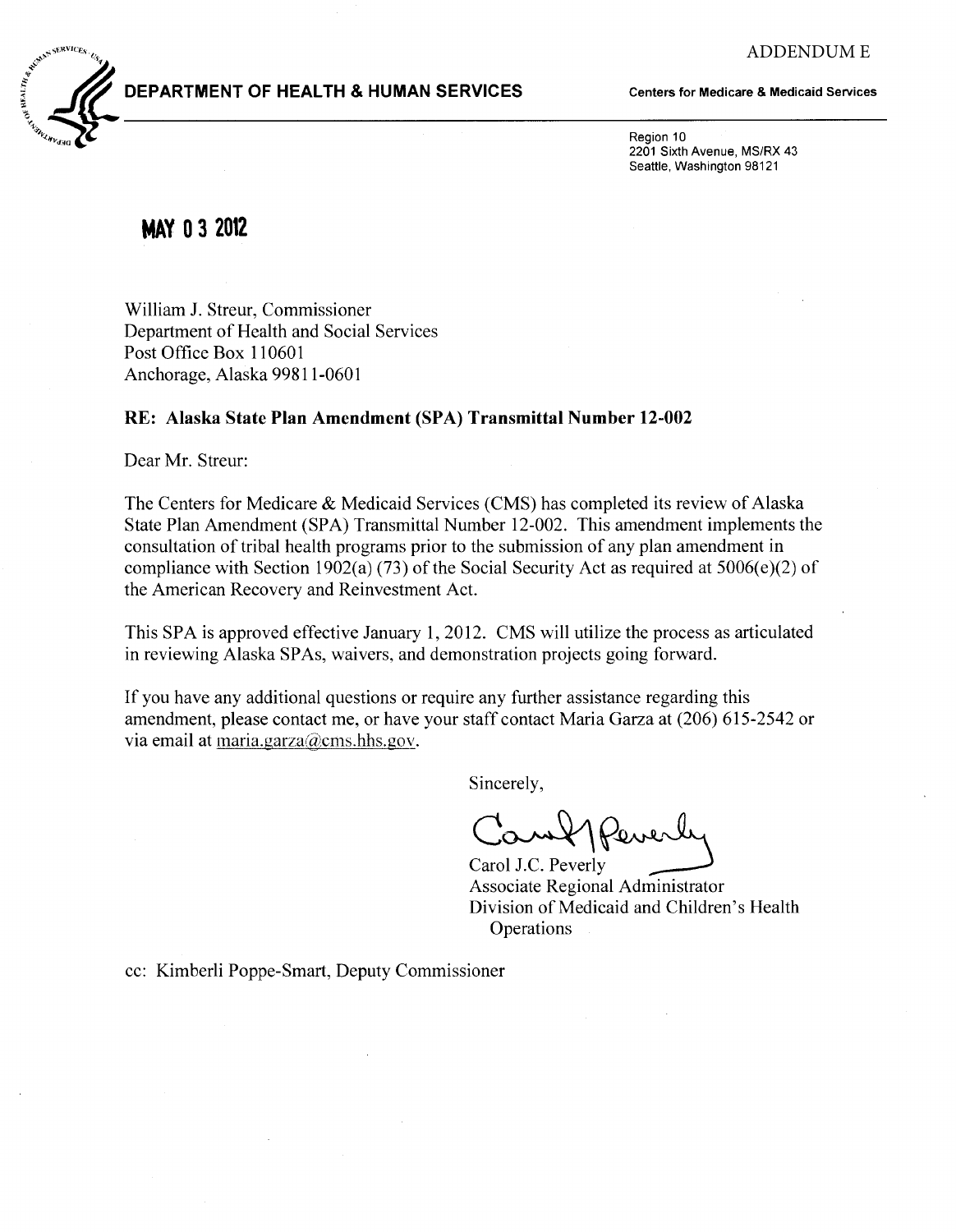| DEPARTMENT OF HEALTH AND HUMAN SERVICES<br>HEALTH CARE FINANCING ADMINISTRATION                                                                                                                                                                                  |                                                                               | <b>FORM APPROVED</b><br>OMB NO. 0938-0193          |  |
|------------------------------------------------------------------------------------------------------------------------------------------------------------------------------------------------------------------------------------------------------------------|-------------------------------------------------------------------------------|----------------------------------------------------|--|
| TRANSMITTAL AND NOTICE OF APPROVAL OF<br><b>STATE PLAN MATERIAL</b>                                                                                                                                                                                              | 1. TRANSMITTAL NUMBER:<br>12-002                                              | 2. STATE<br>Alaska                                 |  |
| FOR: HEALTH CARE FINANCING ADMINISTRATION                                                                                                                                                                                                                        | 3. PROGRAM IDENTIFICATION: TITLE XIX OF THE<br>SOCIAL SECURITY ACT (MEDICAID) |                                                    |  |
| TO: REGIONAL ADMINISTRATOR<br>HEALTH CARE FINANCING ADMINISTRATION<br>DEPARTMENT OF HEALTH AND HUMAN SERVICES                                                                                                                                                    | 4. PROPOSED EFFECTIVE DATE<br>January 1, 2012                                 |                                                    |  |
| 5. TYPE OF PLAN MATERIAL (Check One):                                                                                                                                                                                                                            |                                                                               |                                                    |  |
| $\Box$ NEW STATE PLAN                                                                                                                                                                                                                                            | AMENDMENT TO BE CONSIDERED AS NEW PLAN                                        | $\boxtimes$ AMENDMENT                              |  |
| COMPLETE BLOCKS 6 THRU 10 IF THIS IS AN AMENDMENT (Separate Transmittal for each amendment)                                                                                                                                                                      |                                                                               |                                                    |  |
| 6. FEDERAL STATUTE/REGULATION CITATION:                                                                                                                                                                                                                          | 7. FEDERAL BUDGET IMPACT:                                                     |                                                    |  |
| $1902(a)(73)$ of the Act                                                                                                                                                                                                                                         | a. FFY 12                                                                     | \$0                                                |  |
|                                                                                                                                                                                                                                                                  | b. FFY 13                                                                     | \$0                                                |  |
| 8. PAGE NUMBER OF THE PLAN SECTION OR ATTACHMENT:                                                                                                                                                                                                                | 9. PAGE NUMBER OF THE SUPERSEDED PLAN SECTION                                 |                                                    |  |
| Page 9                                                                                                                                                                                                                                                           | OR ATTACHMENT (If Applicable):                                                |                                                    |  |
| Page $9(i)$                                                                                                                                                                                                                                                      | Page 9                                                                        |                                                    |  |
| Page $9(ii)$                                                                                                                                                                                                                                                     |                                                                               |                                                    |  |
| Page 9(iii)                                                                                                                                                                                                                                                      |                                                                               |                                                    |  |
| Page 9(iv) (added) (P&I)                                                                                                                                                                                                                                         |                                                                               |                                                    |  |
|                                                                                                                                                                                                                                                                  |                                                                               |                                                    |  |
| 10. SUBJECT OF AMENDMENT:                                                                                                                                                                                                                                        |                                                                               |                                                    |  |
|                                                                                                                                                                                                                                                                  |                                                                               |                                                    |  |
| <b>Tribal Consultation</b>                                                                                                                                                                                                                                       |                                                                               |                                                    |  |
| 11. GOVERNOR'S REVIEW (Check One):<br>GOVERNOR'S OFFICE REPORTED NO COMMENT<br>COMMENTS OF GOVERNOR'S OFFICE ENCLOSED<br>NO REPLY RECEIVED WITHIN 45 DAYS OF SUBMITTAL                                                                                           | wish to comment.                                                              | $\boxtimes$ OTHER, AS SPECIFIED: Governor does not |  |
|                                                                                                                                                                                                                                                                  | 16. RETURN TO:                                                                |                                                    |  |
|                                                                                                                                                                                                                                                                  |                                                                               |                                                    |  |
|                                                                                                                                                                                                                                                                  | Alaska Department of Health and Social Services                               |                                                    |  |
|                                                                                                                                                                                                                                                                  | Office of the Commissioner                                                    |                                                    |  |
|                                                                                                                                                                                                                                                                  | P.O. Box 110601                                                               |                                                    |  |
|                                                                                                                                                                                                                                                                  | Juneau, Alaska 99811-0601                                                     |                                                    |  |
|                                                                                                                                                                                                                                                                  |                                                                               |                                                    |  |
| FOR REGIONAL OFFICE USE ONLY                                                                                                                                                                                                                                     |                                                                               |                                                    |  |
| February 3, 2012                                                                                                                                                                                                                                                 | 18. DATE APPROVED:<br>May 3, 2012                                             |                                                    |  |
| PLAN APPROVED - ONE COPY ATTACHED                                                                                                                                                                                                                                |                                                                               |                                                    |  |
| January 1, 2012                                                                                                                                                                                                                                                  | 20, SIGNATURE OF REGIONAL OFFICIAL:                                           |                                                    |  |
| 12. SIGNATURE OF STATE AGENCY OFFICIAL:<br>13. TYPLD NAME: Kim Poppe Sylart<br>14. TITLE: Deputy Commissioner<br>15. DATE SUBMITTED: Feburary 2, 2012<br>17. DATE RECEIVED:<br>19. EFFECTIVE DATE OF APPROVED MATERIAL:<br>21. TYPED NAME:<br>Carol J.C. Peverly | 22. TITLE: Associate Regional Administrator                                   |                                                    |  |
| 23. REMARKS:                                                                                                                                                                                                                                                     | Division of Medicaid and Children's Health<br>Operations                      |                                                    |  |

**P&l changes authorized by the State on 03/13/2012.**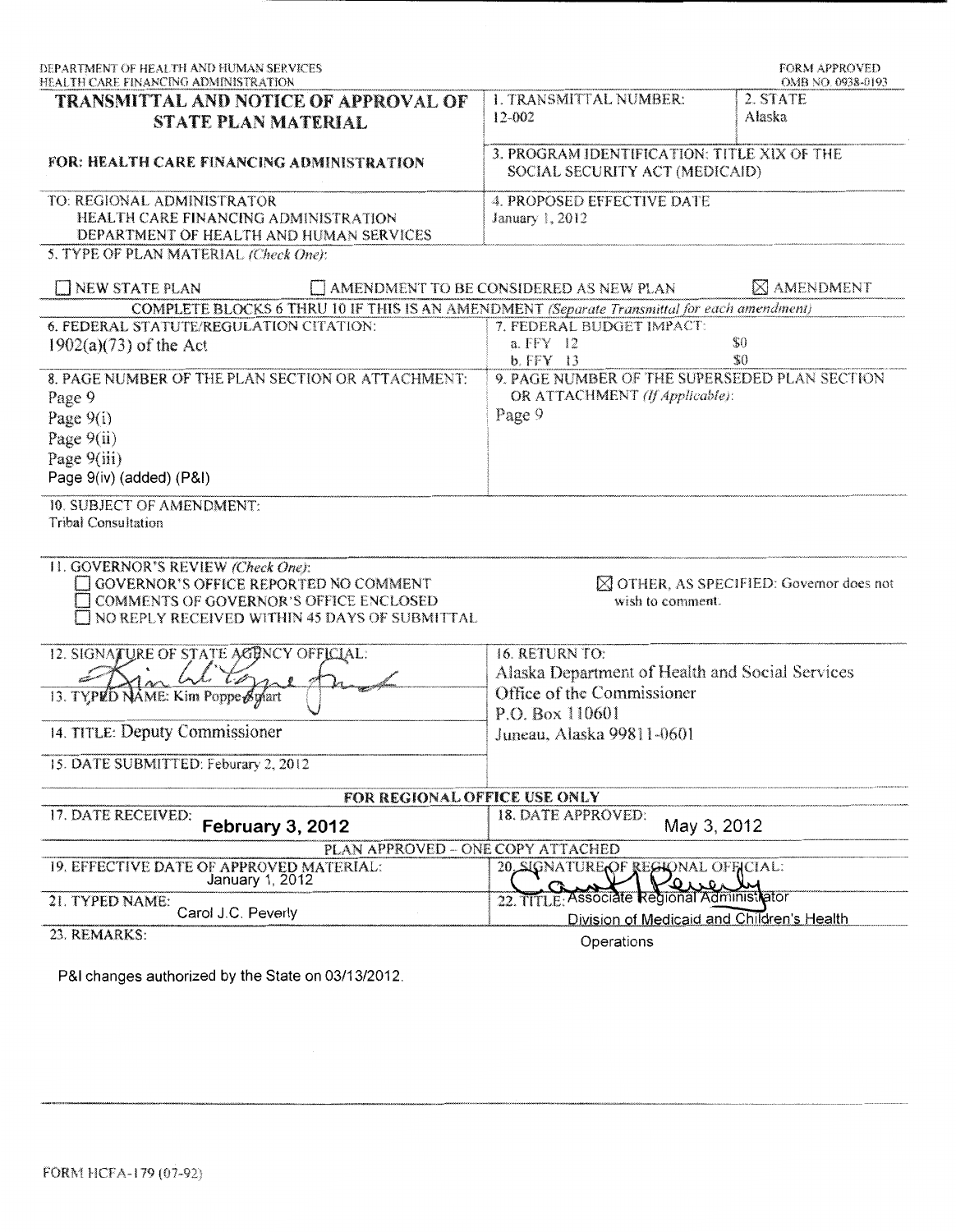#### STATE PLAN UNDER TITLE XIX OF THE SOCIAL SECURITY ACT State: Alaska

42 CFR 431.12(b) 1.4 State Medical Care Advisory Committee There is an advisory committee to the Medicaid agency director on health and medical care services established in accordance with and meeting all the requirements of 42 CFR 431.12.

#### Tribal Consultation Requirements

Section  $1902(a)(73)$  of the Social Security Act (the Act) requires a State in which one or more Indian Health Programs or Urban Indian Organizations furnish health care services to establish a process for the State Medicaid agency to seek advice on a regular, ongoing basis from designees of Indian health programs, whether operated by the Indian Health Service (IHS), Tribes or Tribal organizations under the Indian Self-Determination and Education Assistance Act (ISDEAA), or Urban Indian Organizations under the Indian Health Care Improvement Act (IHCIA). Section  $2107(e)(I)$  of the Act was also amended to apply these requirements to the Children's Health Insurance Program (CHIP). Consultation is required concerning Medicaid and CHIP matters having a direct impact on Indian health programs and Urban Indian organizations.

-------------------------

#### **l.Tribal Consultation Policy**

In order to comply with Section 1902(a)(73) and Section 2107(e)(1) of the Social Security Act, the State of Alaska Department of Health & Social Services (Department) establishes this formal policy on tribal consultation for Medicaid and the Children's Health Insurance Program (CHIP). This relationship enhances and improves existing communication between parties and facilitates the exchange of ideas regarding state plan amendments, waivers, and demonstrations related to Medicaid and Denali Kid Care (the Federal Children's Health Insurance Program).

It is the intent and commitment of the Department to solicit advice, review, seek clarification, and utilize the aforementioned as appropriate from the federally recognized tribal health programs and the Indian Health Service (IHS) to ensure that they are included in the decision making prior to changes in programs that are likely to have a direct effect on American Indians or Alaska Natives (AI/ANs), tribal health programs or IHS, while preserving the right of the Department to make appropriate decisions. *Amendments to the State Plan, waivers, or demonstrations are considered to have direct affects on American Indians or Alaska Natives (AIIANs), tribal health programs or IHS* if *the changes impact eligibility determinations, reduce payment rates, change payment methodologies, reduce covered services, or change provider qualifications/requirement. Proposals for new demonstrations or waivers will also be included in consultation.*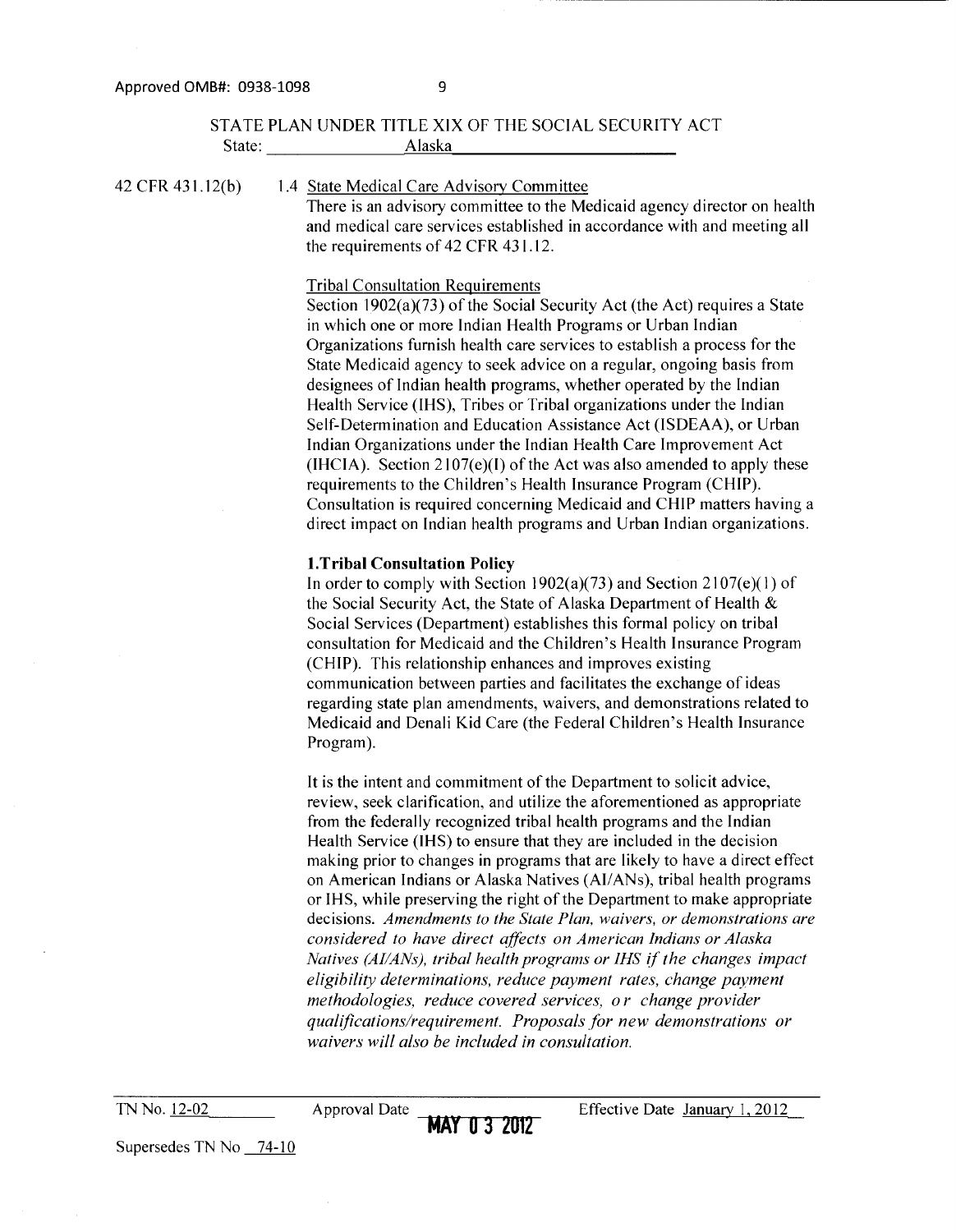#### STATE PLAN UNDER TITLE XIX OF THE SOCIAL SECURITY ACT State: Alaska

The following Tribal Consultation policy statement includes an overview of the notification process the Department utilizes to inform indentified/required parties with the timeline that allows for reasonable response time for tribal health programs and IHS to review and comment and for the Department to review and integrate input as deemed appropriate. It will detail the identification of the proposed changes, anticipated impacts on AI/ANs and/or tribal health programs and IHS describe how to provide comment and offer an opportunity to request more direct interaction with the Department regarding proposed changes. The Department will summarize comments received and which, if any, influenced the Department's submission and or changes

#### **2. Communication Methods**

The Department will use the following methods to provide notice and request input from tribal health programs and IHS on all issues likely to have an effect on AI/AN beneficiaries.

#### **2.1 Written Correspondence (Dear Tribal Leader Letter)**

The Department will deliver written notices of state plan amendments, waivers, and demonstrations related to Medicaid and Denali Kid Care (the Federal Children's Health Insurance Program) to designated entities. Designated entities include but are not limited to:

a. Tribal health programs

- i. Health Director
- ii. Board Chair
- b. Alaska Native Health Board
- c. Director, Alaska Area Native Health Service
- d. State/Tribal Medicaid Task Force

The written notice (Dear Tribal Leader Letter) will include, but is not limited to:

a. Purpose of the proposal/change and proposed implementation plan; and b. Anticipated impact on AI/ANs and tribal health programs and IHS as determined by the Department;

- c. Method for providing comments/questions; and
- d. Timeframe for responses

The Department may consolidate notice of multiple changes into a single letter. At the option of the tribal health program, the Department may substitute notification by email or other electronic means for delivery by mail.

#### **2.2 Meetings**

Quarterly joint meetings with tribal health programs and IHS and/ or their designees, the Department, and the Alaska Native Health Board or other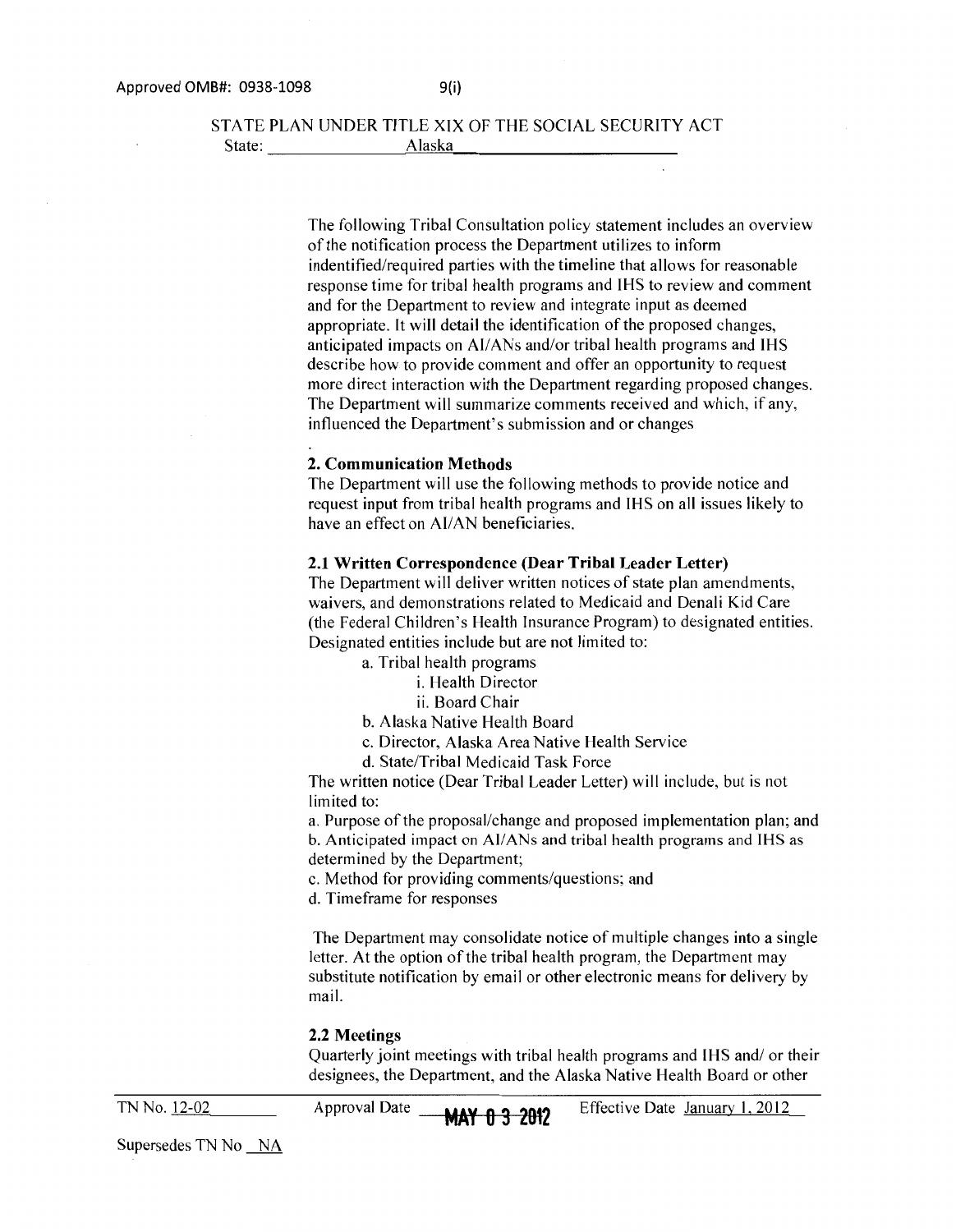# STATE PLAN UNDER TITLE XIX OF THE SOCIAL SECURITY ACT State: \_\_\_\_\_\_\_ .;....A=I=as=k=a,\_ \_\_\_\_\_\_\_\_\_\_ \_

designated groups. The Department must be notified in writing if the designees change. This will suffice as documentation that the Department informed the appropriately designated entities.

#### 2.3 Committees/Work Groups

Round tables and work groups should be used for discussions, problem resolution and preparation for communication and consultation. These will provide the opportunity for technical assistance teams from the Department and tribal health programs and IHS to address challenges or barriers and work collaboratively on development of solutions

The Department and/or tribal health programs and IHS will designate technical representation on special workgroups as needed or recommended.

#### 3. Consultation Timeframes

The Department will request consultation at the earliest opportunity, no later than 60 days in advance of submission to the Centers for Medicare and Medicaid (CMS) to give appropriate tribal contact(s) adequate time to consider and respond to the impact of the communication. The tribal health programs and IHS should submit written comment within 30 days so the Department has time to review and incorporate changes as deemed appropriate. If there is a request for a face to face meeting, the Department needs to receive written request within 15 days of the initial notice in order to facilitate a meeting and make changes as deemed appropriate.

#### 4. Implementation Process and Responsibilities

As a component of continued systems accountability, this process will be reviewed and evaluated for effectiveness every four years, or as necessary. A report will be issued 90 days after the Alaska Medicaid and Denali KidCare Tribal Consultation Policy and Procedure review that summarizes the evaluation and details any new strategies and/or specific agreements.

#### 4.1 Department of Health and Social Services

- Solicit advice with tribal health programs and IHS as outlined in the State Plan by Tribal Consultation amendment.
- Maintain electronic information for posting of the Department's Medicaid information for tribal health programs and IHS.
- Provide electronic and or written information through all the methods above.
- Consider input and document action taken with the tribal health programs and IHS prior to final submission of all SPAs, waiver requests, and proposals for demonstration projects to CMS.

|              | requests, and proposars for demonstration projects to CMO. |  |                                |
|--------------|------------------------------------------------------------|--|--------------------------------|
| TN No. 12-02 | Approval Date                                              |  | Effective Date January 1, 2012 |
|              | $\cdots$ $\cdots$                                          |  |                                |

Supersedes TN No  $NA$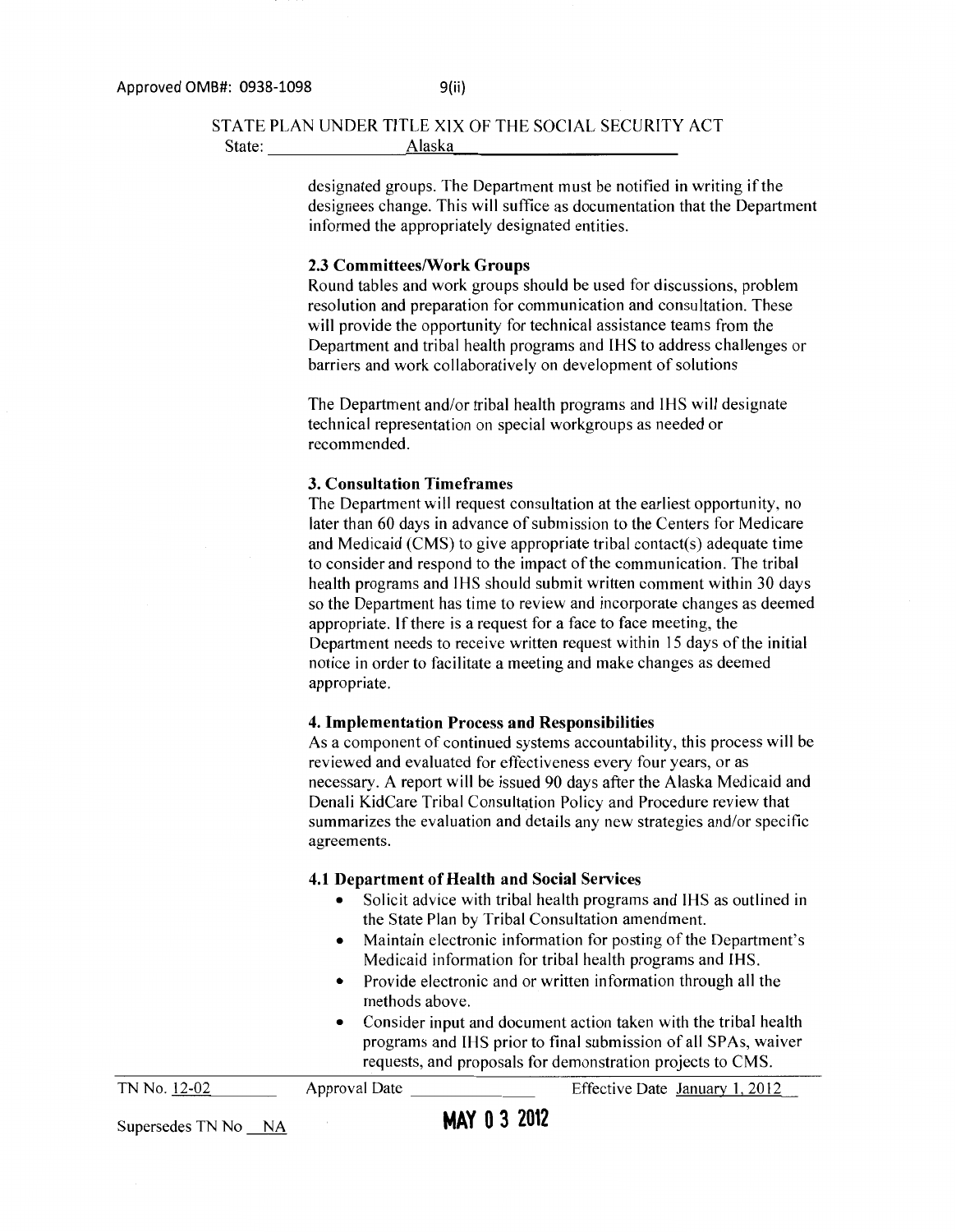#### STATE PLAN UNDER TITLE XIX OF THE SOCIAL SECURITY ACT State: Alaska

• Provide written documentation of responses to Tribal health programs and IHS comments.

#### **4.2 Tribal Health Programs and IHS**

- In order to ensure the success of the Department's commitment to solicit and utilize input from tribal health programs and IHS, the following are strongly encouraged.
- Provide effective representatives to the appropriately designated  $\cdot$ Quarterly Meetings.
- Representatives share information from committee meetings to others, as appropriate (representatives are responsible to disseminate information from the committee meeting to the appropriate tribal health organizations).
- Identify and facilitate effective participation on issue specific subject matter from representatives on special work groups as requested.
- Keep electronic site updated with current contact information.
- Provide comments/input/advice to help inform the process and ensure that Alaska Medicaid and Denali KidCare meet the needs of AI/ANs and tribal health programs and IHS.
- When specially requested to provide input on a proposed change, please document a response even if there are no comments.

#### **5. Procedures**

The Department will notify tribal health programs and IHS, at the earliest opportunity, no later than 60 days in advance of submission to the Centers for Medicare and Medicaid (CMS) of state plan amendments, waiver requests, and proposals for demonstration projects and on a quarterly basis when state plan amendments are submitted and require consultation under this Policy with tribal health programs and lHS.

Tribal health programs and IHS may identify a critical event or issue of concern and make a formal request for consultation with the Department, through the Commissioner's office.

The Department and tribal health programs and IHS will determine the level of consultation needed (written, face to face meeting, or both) to address items #1 and #2, and request consultation as needed.

The parties will determine if work groups should be tasked to work on technical questions in preparation for consultation and the timeline for process completion.

| TN No. 12-02 |  |
|--------------|--|
|              |  |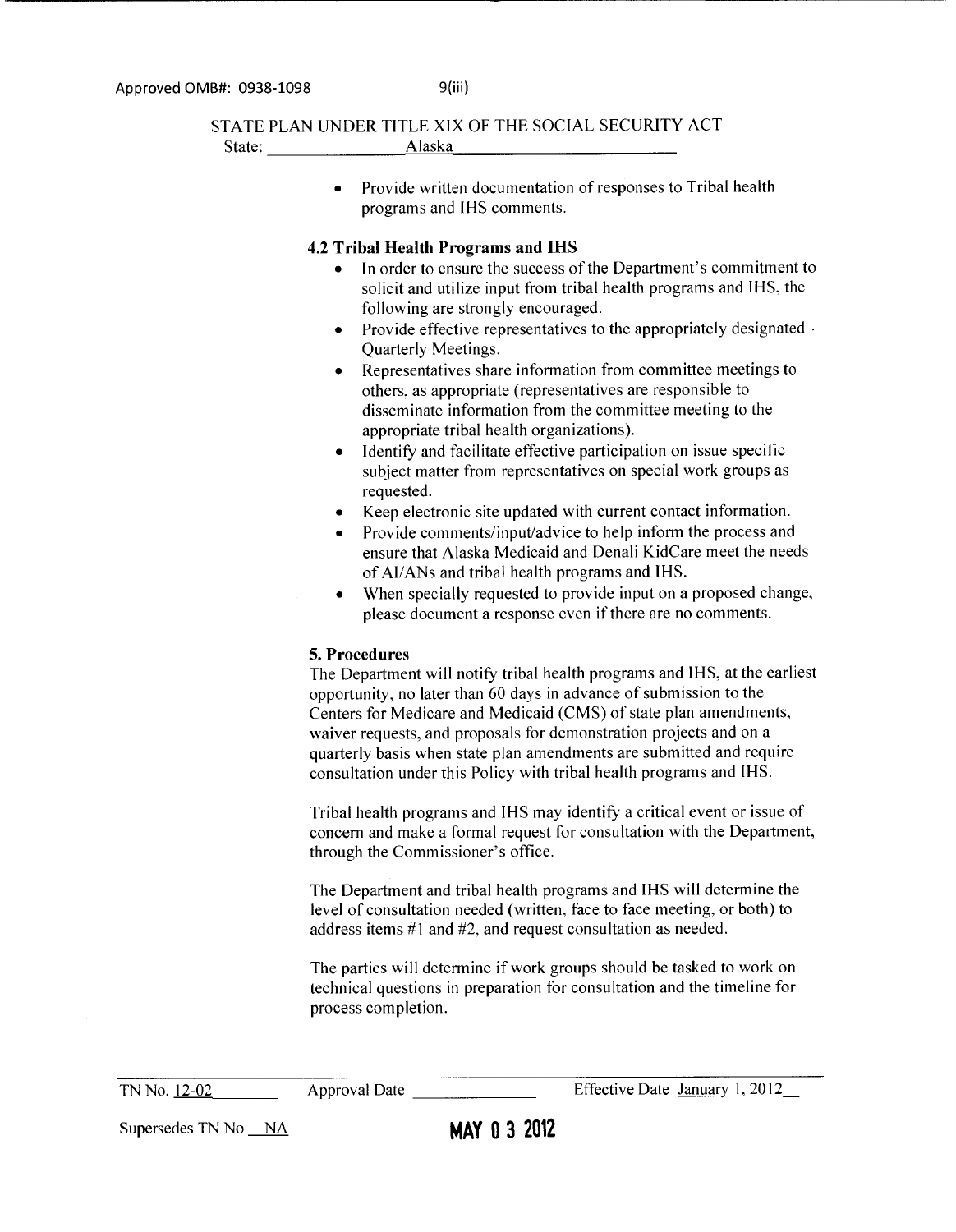### STATE PLAN UNDER TITLE XIX OF THE SOCIAL SECURITY ACT State:  $Alaska$

The Department shall review the results of the consultation policy with tribal health programs and IHS and consider recommended changes.

The Department shall post within 60 days from the close of the consultation period, or as soon as feasible, a summary of the outcome of consultation with tribal health programs and IHS, which may be in the form of a submitted State Plan amendment.

TN No. 12-02

Approval Date \_\_\_\_\_ \_ Effective Date January 1, 2012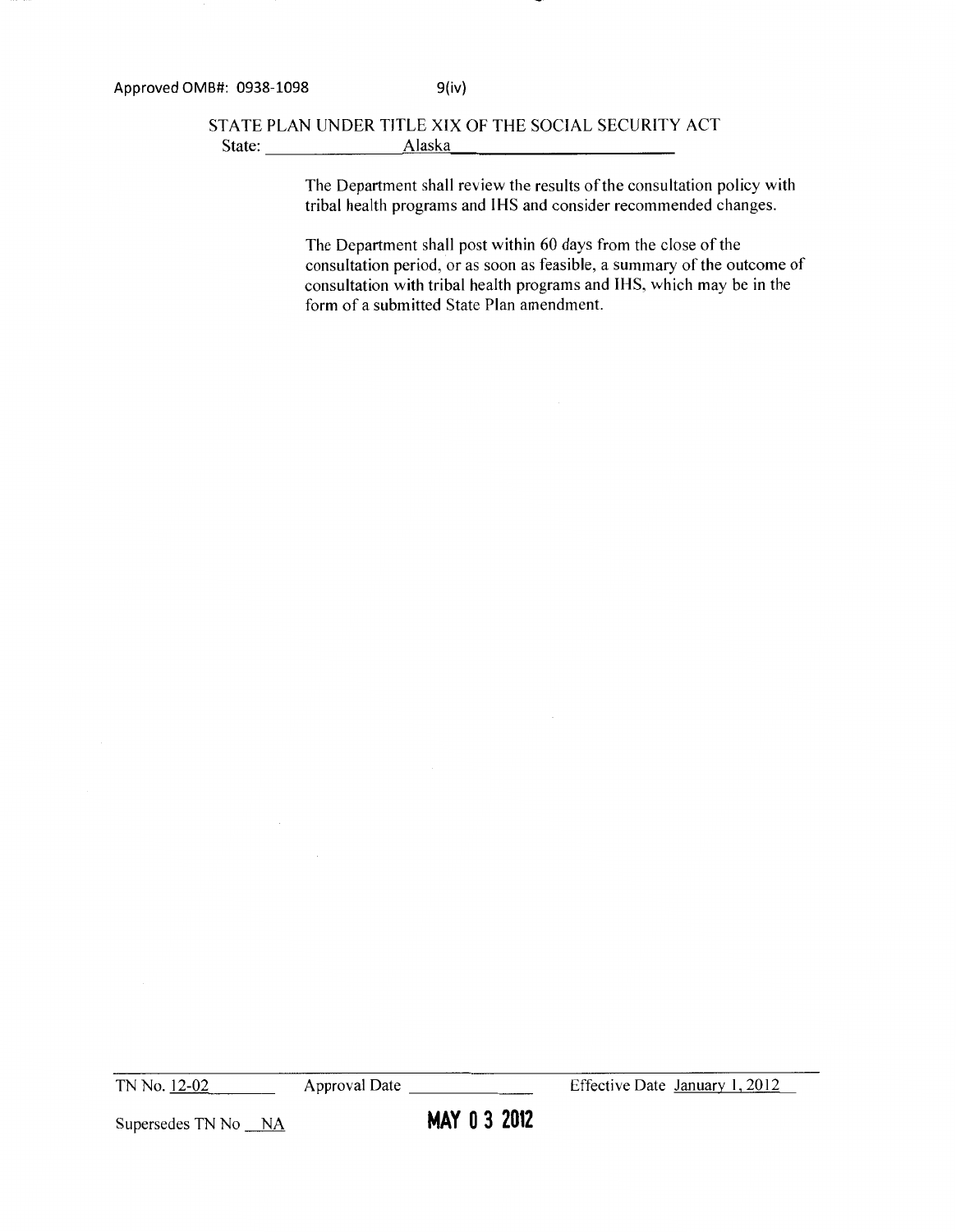## *CMS Claiming Requirements for Tribal Medicaid Administrative Costs*

**Issue:** What are acceptable options for States to claim FFP for allowable Medicaid administrative expenditures on behalf of Tribal governmental entities and Tribal organizations?

## *Introduction*

When States submit claims for FFP on behalf of Tribal governments and organizations for Medicaid administrative expenditures, there are a number of cost allocation requirements that are required. Specifically, only those costs directly related to Medicaid are allowable, and costs must be allocated according to accepted cost principles.

Tribal entities with which they contract to conduct Medicaid administrative activities frequently find these requirements to be overly burdensome, and have requested ease of these requirements. Concern has also been expressed over the difficulty in meeting statistical validity criteria when sampling techniques are utilized. To address these ongoing concerns, CMS is proposing an expanded array of cost allocation options for States on behalf of Tribes, as outlined below, so that Tribes may have some less burdensome requirements to seek reimbursement for administrative costs.

## *Options*

The following are options and a corresponding discussion of the pros and cons of each option that would allow States and Tribes to claim administrative costs incurred by Tribal entities with which they contract. These options are ordered from what CMS thinks is the most burdensome to least burdensome, from a Tribal perspective. These options are intended to initiate a more detailed discussion with Tribes and Washington State in order to put in place an acceptable form of administrative claiming.

- 1. When the number of participating claiming entities is sufficient, develop a statewide, statistically valid CMS-approved random moment time study, per OMB Circular A-87 cost allocation principles.
- 2. When the number of participating claiming entities is small, develop a non-statewide CMS-approved random moment time study that is statistically valid when the results from individual claiming entities are aggregated, with FFP distributed in a way that each claiming entity's costs are fully recognized.
- 3. Select five random days per Tribal staff person with each day considered as the observation unit, and total observations will vary depending on number of Tribal staff. The resulting estimates of reimbursable time would likely reach the desired level of statistical precision for all Tribes, except those with smaller staff sizes. A somewhat larger number of randomly selected days would be required for the smaller tribes to meet statistical validity requirements.
- 4. Select one random week for all Tribal staff with each week considered as the observation unit. The total number of observations will equal the total number of staff persons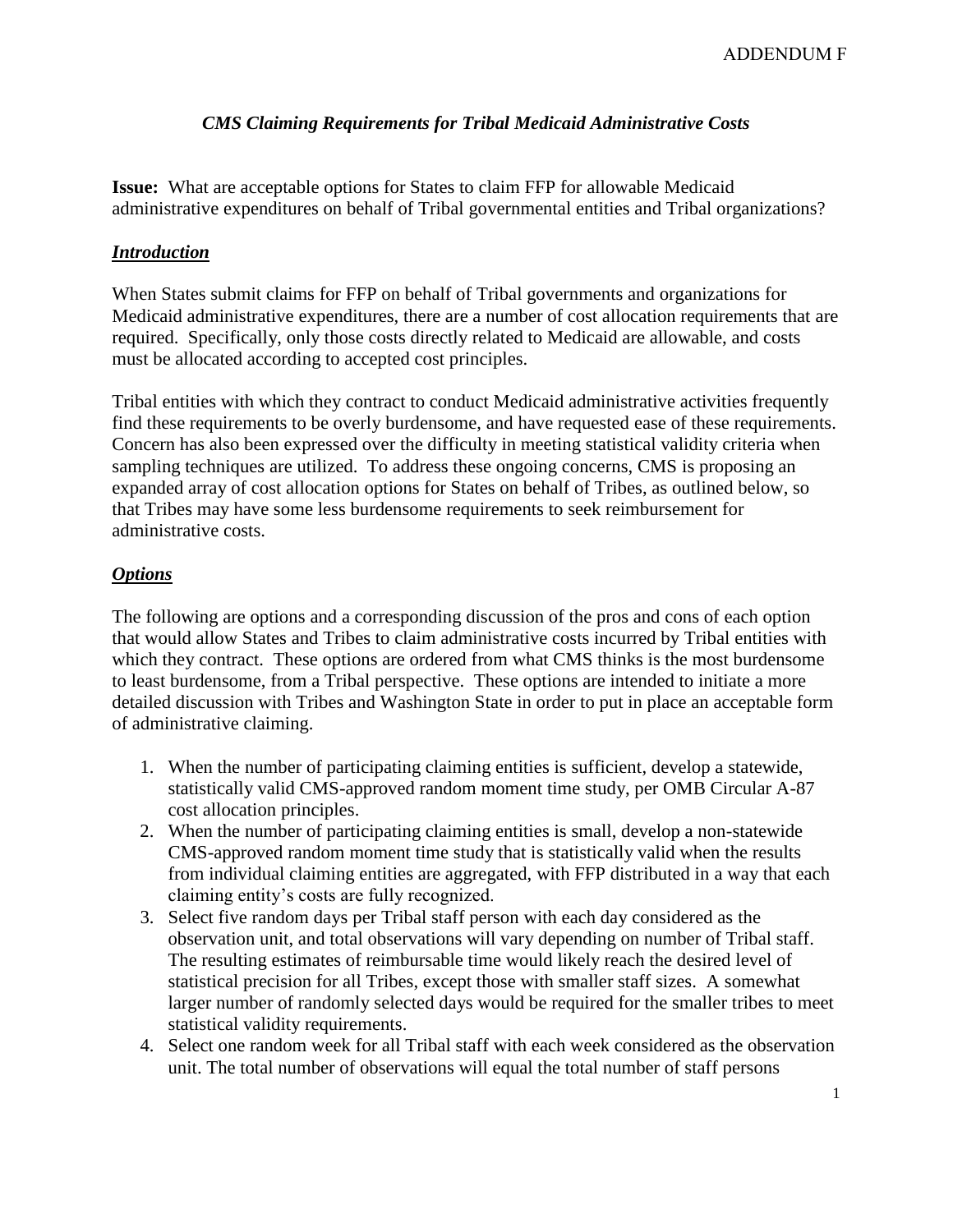participating in the time study in a given tribe. The random week sampling method will likely fail to produce statistically reliable estimates of reimbursable activity for most Tribes. In order to meet statistical validity requirements, the data from a number of Tribes may have to be combined.

- 5. In lieu of ongoing time studies, develop a CMS-approved rate, fee schedule or cost-based fee based on a one-time sample. Tribal staff will document and bill for each encounter with a Medicaid eligible individual, who receives Medicaid allowable administrative services.
- 6. In lieu of conducting a time study, and when underlying costs are nominal and do not exceed a CMS-determined threshold of significance, execute a legal contract directly with the claiming entities that does not involve application of a proportion Medicaid eligibility ratio.

## *Option 1: Develop a statewide, statistically valid CMS-approved random moment time study, per OMB Circular A-87 cost allocation principles.*

*Pros* 

- The State's methodology would fully comply with requirements of OMB Circular A-87.
- Medicaid would only be reimbursing for costs directly and solely related to Medicaid.
- There would be sufficient documentation to track costs to assure fiscal integrity of the program.
- Conducted statewide, there would be sufficient staff to meet the statistical validity criteria.

*Cons* 

- Would maintain OMB A-87 requirements on Tribes for tracking administrative services costs.
- Providers may be unwilling to continue to provide administrative activities due to the administrative burden of tracking their costs.
- Most Tribes do not have sufficient staff to generate enough observations to meet statistical validity criteria.

*Option 2: When the number of participating claiming entities is small, develop a non-statewide CMS-approved time study that is statistically valid when the results from individual claiming entities are aggregated, with FFP distributed in a way that each claiming entity's costs are fully recognized.*

*Pros* 

- The State's methodology would fully comply with requirements of OMB Circular A-87.
- Medicaid would only be reimbursing for costs directly and solely related to Medicaid.
- There would be sufficient documentation to track costs to assure fiscal integrity of the program.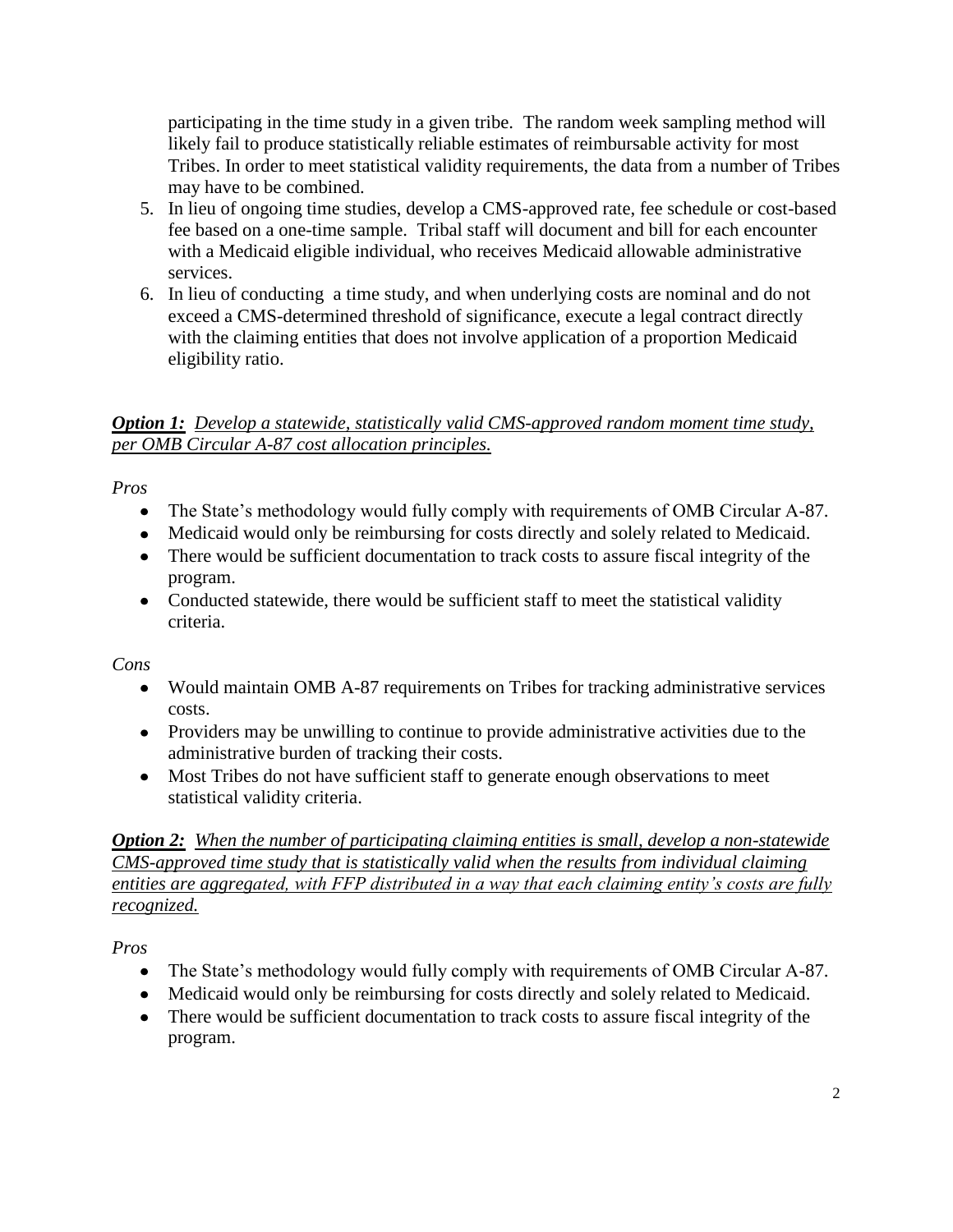*Cons* 

- Would maintain a burdensome requirement on Tribes for tracking administrative services costs.
- Providers may be unwilling to continue to provide administrative activities due to the administrative burden of tracking costs.
- Tribes have expressed concerns related to Tribal sovereignty when data has to be aggregated.

*Option 3: Select five random days per Tribal staff person with each day considered as the observation unit, and total observations will vary depending on number of Tribal staff. The resulting estimates of reimbursable time would likely reach the desired level of statistical precision for all Tribes, except those with smaller staff sizes. A somewhat larger number of randomly selected days would be required for the smaller Tribes.* 

*Pros* 

- The State's methodology may produce results that are fully compliant with requirements of OMB Circular A-87.
- Medicaid would most likely only be reimbursing for costs directly and solely related to Medicaid.
- There would be sufficient documentation to track costs to assure fiscal integrity of the program.

*Cons* 

- Would maintain a somewhat burdensome requirement on Tribes for tracking administrative activities and associated costs.
- Smaller Tribes and providers may experience an extremely burdensome requirement for tracking administrative activities and associated costs since they would need more than five random days to meet statistical validity criteria.

*Option 4: Select one random week for all Tribal staff with each week considered as the observation unit. The total number of observations will equal the total number of staff persons participating in the time study in a given tribe. The random week sampling method will likely fail to produce statistically reliable estimates of reimbursable activity for most Tribes. This method, however, may provide statistically reliable estimates if the data from a number of Tribes is combined.*

*Pros* 

- For larger Tribes with sufficient staff, or if data is aggregated from a number of Tribes, the State's methodology may produce results that are fully compliant with requirements of OMB Circular A-87.
- Medicaid would most likely only be reimbursing for costs directly and solely related to Medicaid.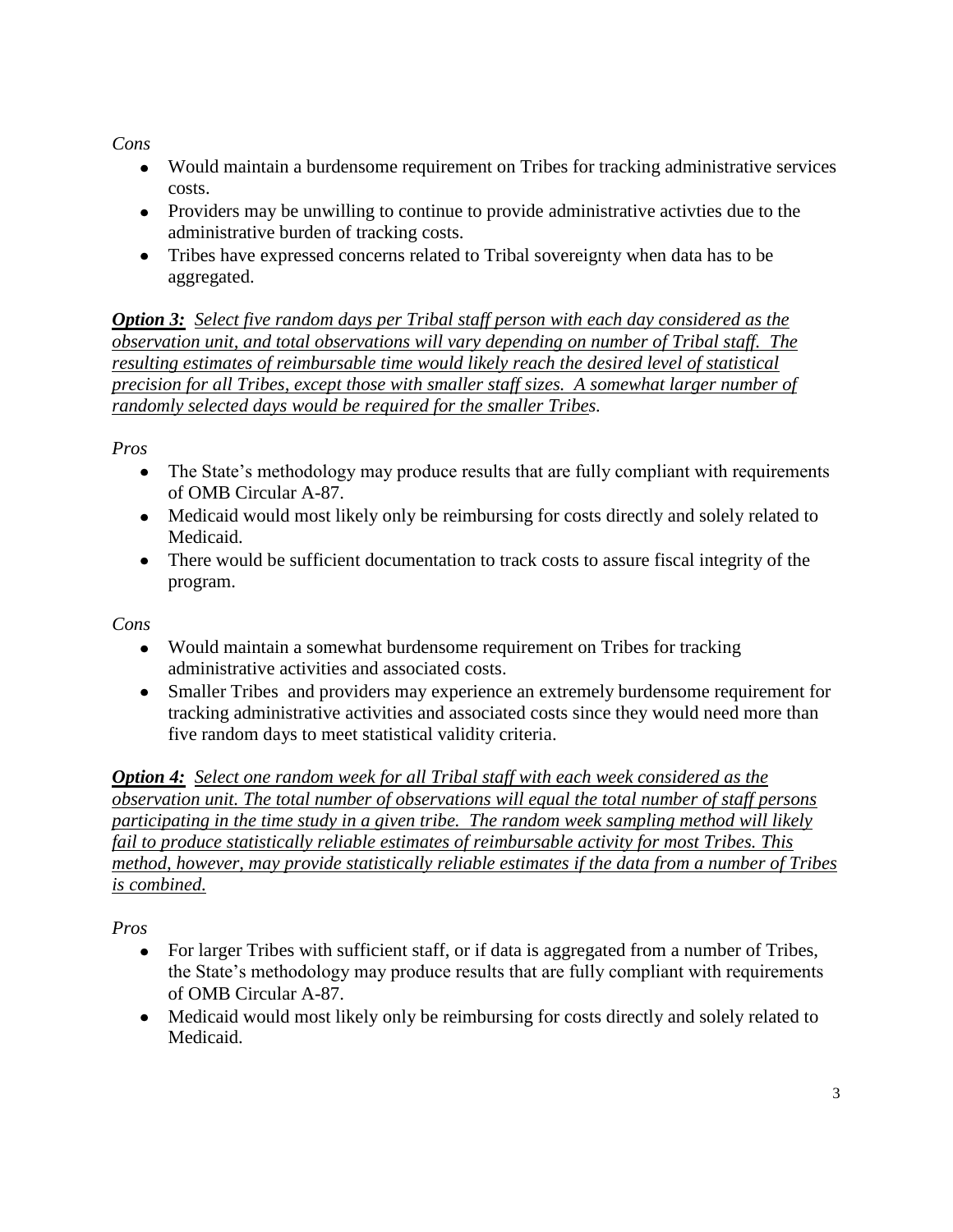- There would be sufficient documentation to track costs to assure fiscal integrity of the program.
- Method is currently used by a number of Tribes so staffs are trained and familiar with this methodology.

## *Cons*

- Would maintain a somewhat burdensome requirement on Tribes for tracking administrative services costs.
- Smaller Tribes may experience a burdensome requirement for tracking administrative service costs.
- Providers may be unwilling to continue to provide such services due to the administrative burden of tracking costs.
- For most Tribes, the one week per quarter time study will not provide statistically valid results.
- Tribes have expressed concerns related to Tribal sovereignty when data has to be aggregated.

## *Option 5*: *Develop an administrative fee for Tribes providing Medicaid administrative services to Medicaid beneficiaries in lieu of an ongoing time study.*

*Pros* 

- The use of an administrative fee to bill Medicaid for services may be easier than the current one week per quarter, or 100 percent time keeping requirement.
- Once an administrative fee is determined, the Tribe would not need to perform regular time studies.
- Some Tribes already have time study data that can be used to develop an administrative fee.
- An administrative fee would adhere to OMB Circular A-87 cost principles and not require CMS to waiver or relax federal claiming requirements.
- Less ongoing documentation would be required to be maintained by Tribes.

*Cons* 

- Tribes that do not have existing time study data will be required to participate in a time study for some finite period in order to develop the administrative fee.
- CMS would be unable to verify the accuracy of the amounts claimed by the State, without the ongoing time study to capture allowable costs.
- Less documentation would be required to support amounts claimed.

*Option 6*: *In lieu of time studies altogether, and when underlying costs are nominal and do not exceed a CMS-determined threshold of significance, execute a legal contract directly with the claiming entities that does not involve application of a proportion Medicaid eligibility ratio.* 

*Pros*